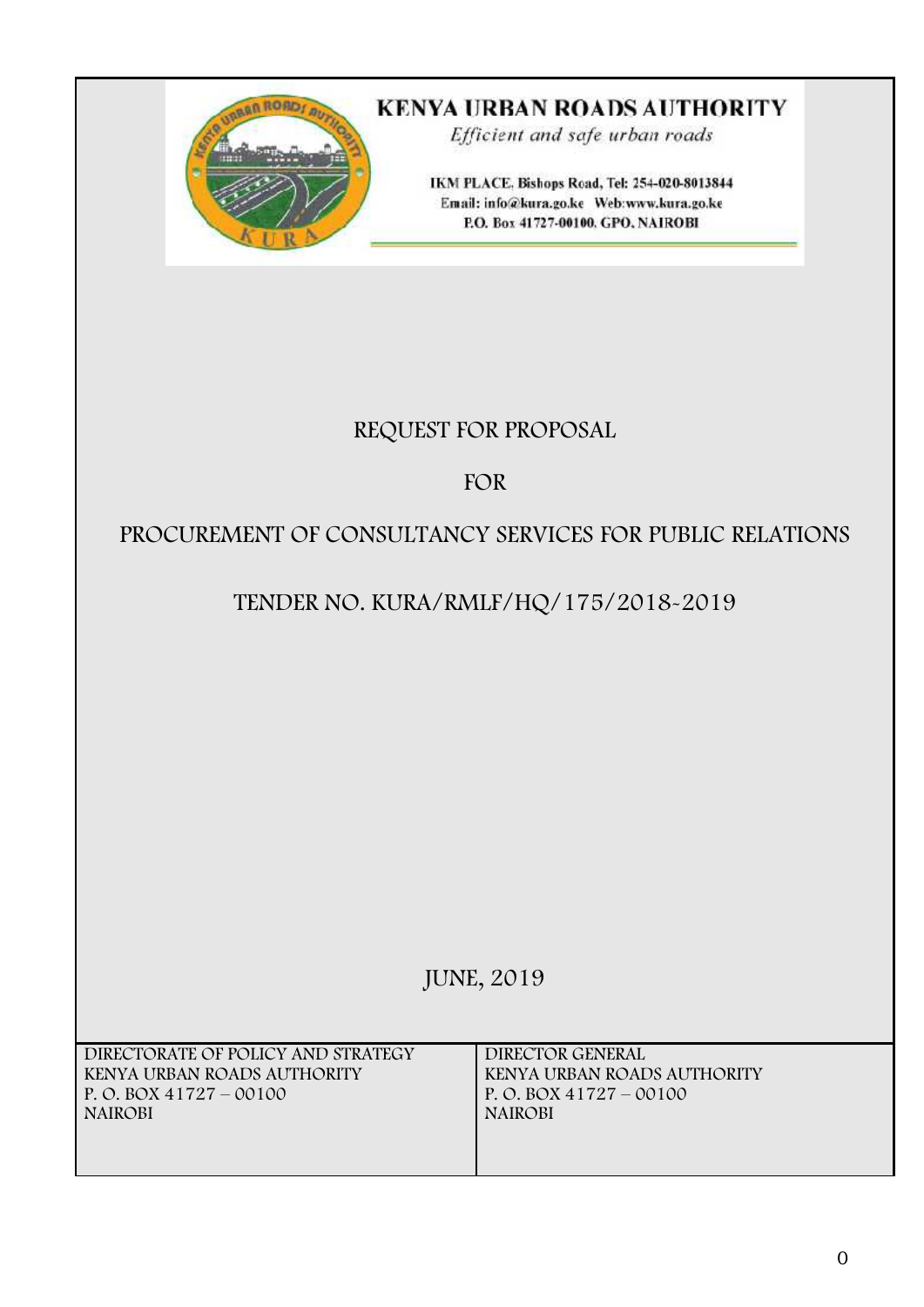## **TABLE OF CONTENTS**

## Page

| <b>SECTION I</b>   |                       | LETTER OF INVITATION       |    |
|--------------------|-----------------------|----------------------------|----|
| <b>SECTION II</b>  |                       | INFORMATION TO CONSULTANTS | 4  |
| <b>SECTION III</b> | $\tilde{\phantom{a}}$ | TERMS OF REFERENCE         | 9  |
| <b>SECTION IV</b>  |                       | TECHNICAL PROPOSAL         | 11 |
| <b>SECTION V</b>   |                       |                            | 26 |
| <b>SECTION VI</b>  |                       | STANDARD CONTRACT FORM     | 29 |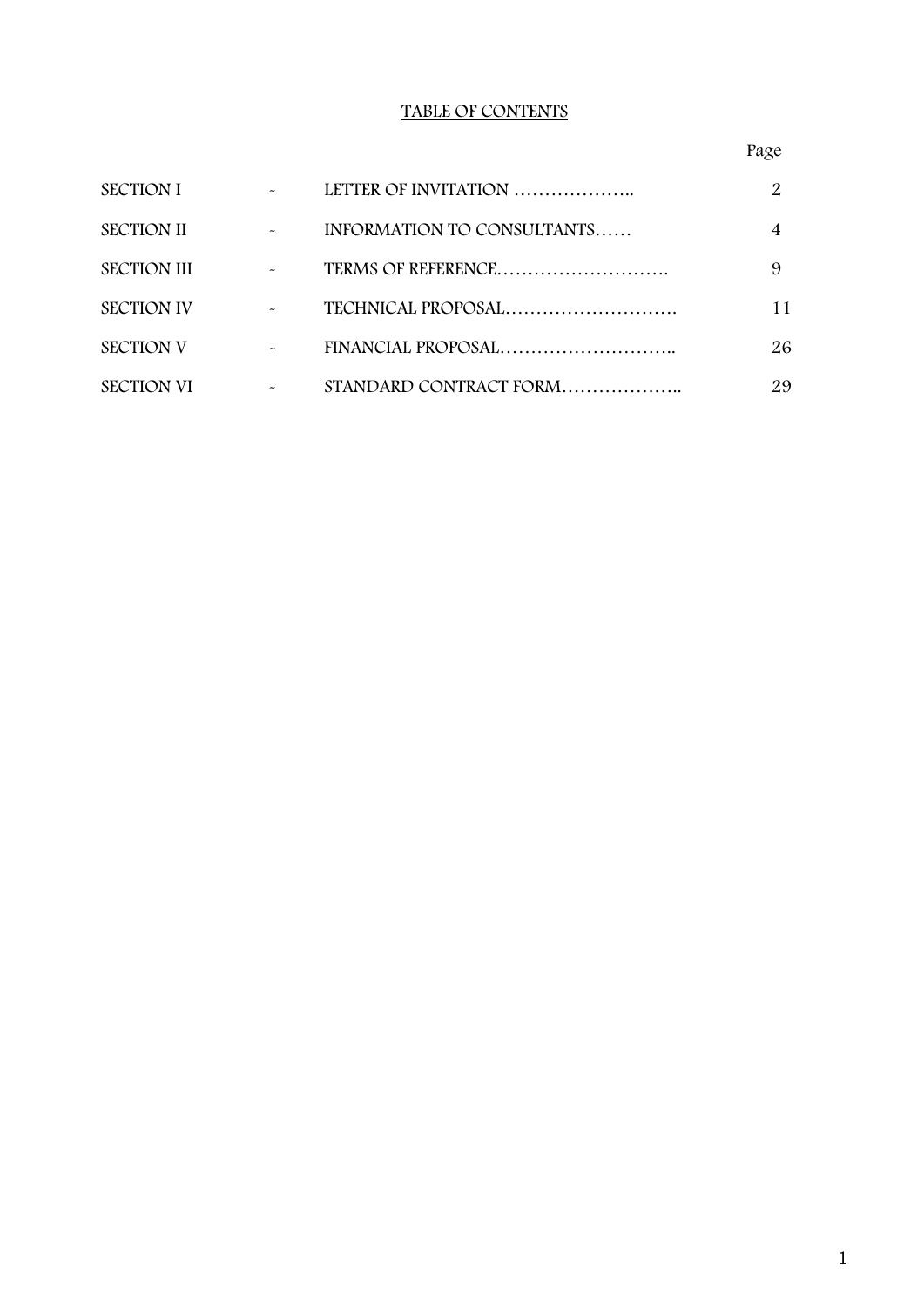## **SECTION I - LETTER OF INVITATION**

To All Bidders

The **KENYA URBAN ROADS AUTHORITY** invites proposals for **Provision of Consultancy Services for Public Relations.**

More details of the services are provided in the terms of reference herein.

The request for proposal (RFP) includes the following documents;

| Section I   |                       | Letter of invitation       |
|-------------|-----------------------|----------------------------|
| Section II  |                       | Information to Consultants |
| Section III | $\tilde{\phantom{a}}$ | Terms of reference         |
| Section IV  |                       | Technical proposal         |
| Section V   | $\sim$                | Financial proposal         |
| Section VI  | $\tilde{\phantom{a}}$ | <b>Standard Forms</b>      |

See www.kura.go.ke/tender notices for more details on this invitation.

Yours sincerely.

**DIRECTOR GENERAL KENYA URBAN ROADS AUTHORITY**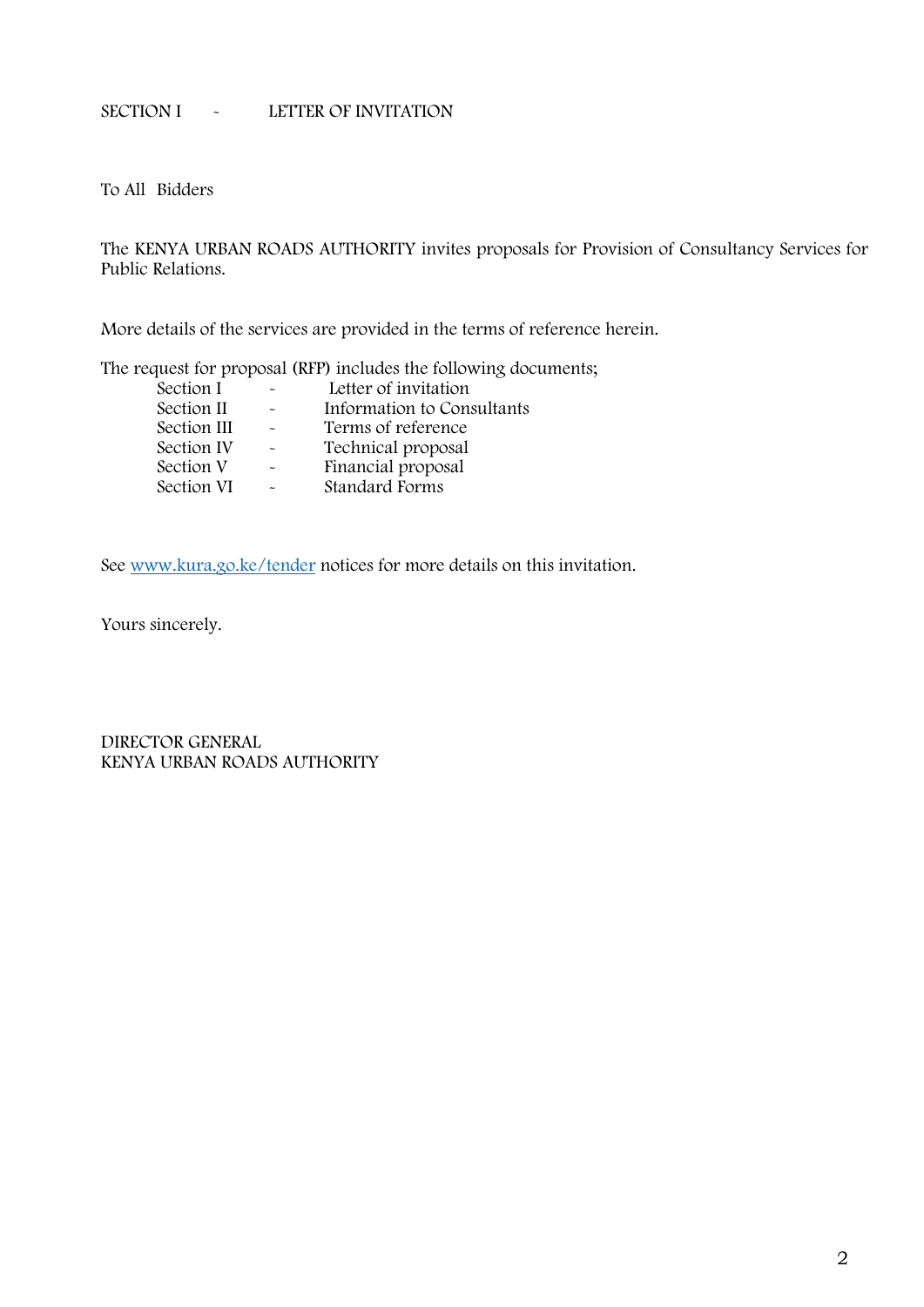## **SECTION II - INFORMATION TO CONSULTANTS**

## **Table of Contents**

|      | Taple of Contents                                 |                |
|------|---------------------------------------------------|----------------|
| 2.1  |                                                   | Page<br>4      |
| 2.2  | Clarification and amendments to the RFP documents | $\overline{4}$ |
| 2.3  |                                                   | $\overline{4}$ |
| 2.4  |                                                   | 5              |
| 2.5  |                                                   | 6              |
| 2.6  |                                                   | 6              |
| 2.7  |                                                   | 7              |
| 2.8  | Opening and evaluation of Financial proposals     | 8              |
| 2.9  |                                                   | 9              |
| 2.10 |                                                   | 9              |
| 2.11 |                                                   | 9              |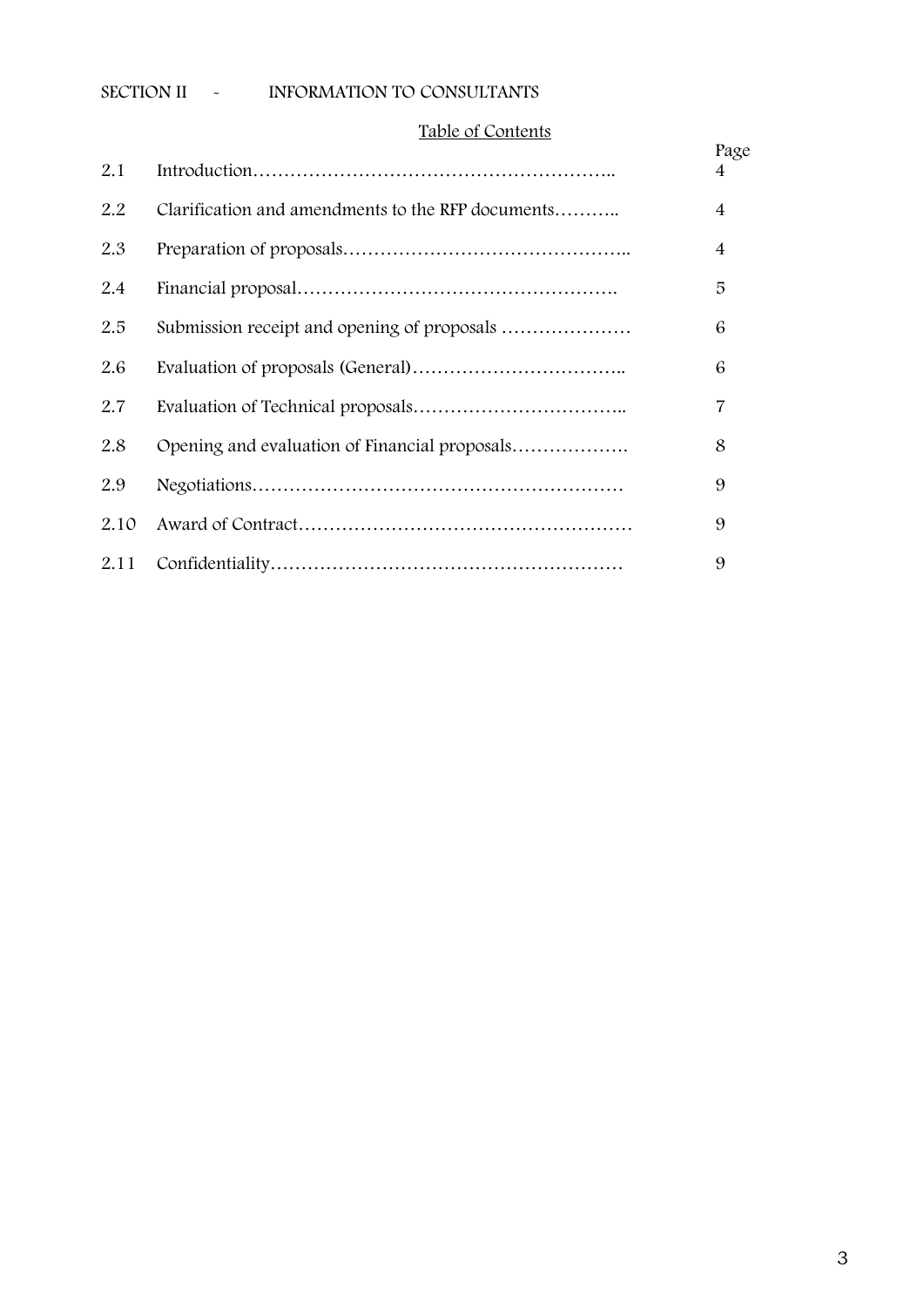**2.1 Introduction**

- 2.1.1 The **Kenya Urban Roads Authority** will select a consultant among those who respond to the invitation for proposals in accordance with the method of selection detailed under this section and consistent with the PPADA, 2015 and regulations.
- 2.1.2 The consultants are invited to submit a technical proposal and a financial proposal for consulting services required for **Public Relations.**
- 2.1.3 The consultants must familiarize themselves with local conditions as regards the assignment and take them into account in preparing their proposals. To obtain adequate information on the assignment and on the local conditions, consultants are encouraged to liaise with **Kenya Urban Roads Authority** regarding any information that they may require before submitting a proposal.
- 2.1.4 The client will provide the inputs and services specified in the special conditions of contract needed to assist the consultant to carry out the assignment.
- 2.1.5 The cost of preparing the proposal and negotiating the contract including any visit to **Kenya Urban Roads Authority** are not reimbursable as a direct cost of the assignment. The Kenya Urban Roads Authority is not bound to accept any of the proposals submitted.
- 2.1.6 **Kenya Urban Roads Authority** employees, committee members, board members and their relative (spouse and children) are not eligible to participate in the tender.
- **2.2 Clarification and amendment to the RFP documents**
- 2.2.1 Consultants may request clarification of any of the RFP documents not later than Seven (7) days before the deadline for the submission of the proposals. Any request for clarification must be sent in writing by post or email to **Kenya Urban Roads Authority** address indicated in the special conditions of contract. The Kenya Urban Roads Authority will respond by post, or email to such requests and will send written copies of the response (including an explanation of the query but without identifying the source of inquiry) to all consultants invited to submit proposals.
- 2.2.2 At any time before the deadline for submission of the proposals, **Kenya Urban Roads Authority** may for any reason, either at its own initiative or in response to a clarification requested by an intended consultant amend the RFP. Any amendment shall be issued in writing or email to all invited consultants and will be binding on them. **Kenya Urban Roads Authority** may at its discretion extend the deadline for the submission of the proposals.
- 2.2.3 Clarification of tenders shall be requested by the tenderer to be received by the **Kenya Urban Roads Authority** not later than 7 days prior to the deadline for submission of tenders.
- 2.2.4 The Kenya Urban Roads Authority shall reply to any clarifications sought by the tenderer within 3 days of receiving the request to enable the tenderer to make timely submission of its tender.
- **2.3 Preparation of Technical Proposal**
- 2.3.1 The Consultants proposal shall be written in English language.
- 2.3.2 In preparing the Technical Proposal, consultants are expected to examine the documents constituting this RFP in detail. Material deficiencies in providing the information requested may result in rejection of a proposal.

2.3.3 While preparing the Technical Proposal, consultants must give particular attention to the following: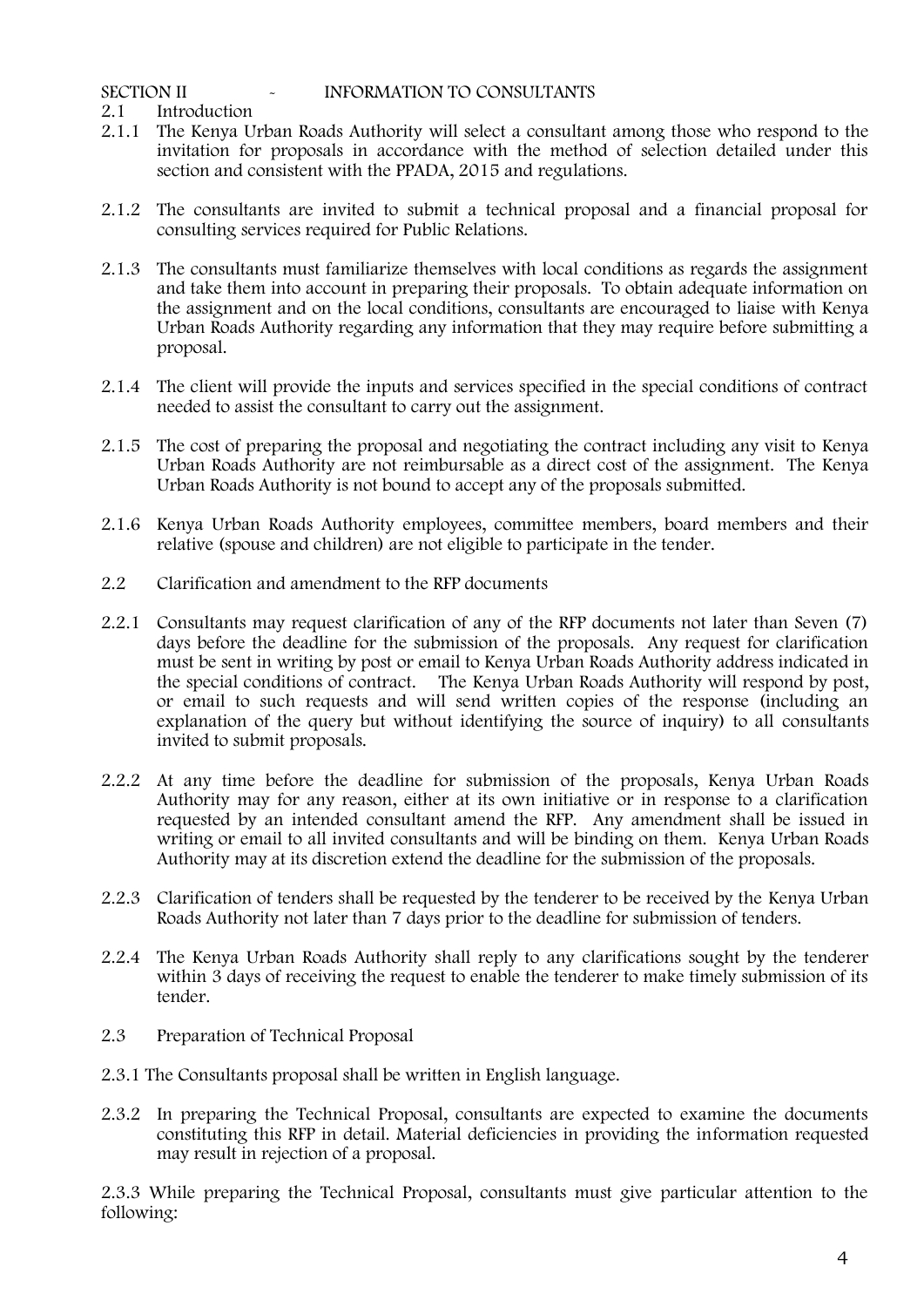- (i) If a firm considers that it does not have all the expertise for the assignment, it may obtain a full range of expertise by associating with individual consultant(s) and/or other firms or entities in a joint venture or sub-consultancy as appropriate. Consultants shall not associate with the other consultants invited for this assignment. Any firms associating in contravention of this requirement shall automatically be disqualified.
- (ii) For assignments on a staff-time basis, the estimated number of professional staff-time is given in the Appendix. The proposal shall however be based on the number of professional stafftime estimated by the firm.
- (iii) It is desirable that the majority of the key professional staff proposed be permanent employees of the firm or have an extended and stable working relationship with it.
- (iv)Proposed professional staff must as a minimum, have the experience indicated in Appendix, preferably working under conditions similar to those prevailing in Kenya.
- (v) Alternative professional staff shall not be proposed and only one Curriculum Vitae (CV) may be submitted for each position.

2.3.4 The Technical Proposal shall provide the following information using the attached Standard Forms;

- (i) A brief description of the firm's organization and an outline of recent experience on assignments of a similar nature. For each assignment the outline should indicate inter alia, the profiles of the staff proposed, duration of the assignment, contract amount and firm's involvement.
- (ii) Any comments or suggestions on the Terms of Reference, a list of services and facilities to be provided by the Client.
- (iii) A description of the methodology and work plan for performing the assignment.
- (iv)The list of the proposed staff team by specialty, the tasks that would be assigned to each staff team member and their timing.
- (v) CVs recently signed by the proposed professional staff and the authorized representative submitting the proposal. Key information should include number of years working for the firm/entity and degree of responsibility held in various assignments during the last ten (4) years.
- (vi) Estimates of the total staff input (professional and support staff time) needed to carry out the assignment supported by bar chart diagrams showing the time proposed for each professional staff team member.
- (vii) Any additional information requested in Appendix "A". 2.3.5 The Technical Proposal shall not include any financial information.
- **2.4 Financial proposal**

2.4.1 In preparing the Financial Proposal, consultants are expected to take into account the requirements and conditions outlined in the RFP documents. The Financial Proposal should follow Standard Forms. It lists all costs associated with the assignment including; (a) hiring of equipment, transportation for mobilization and demobilization, services and office equipment, furniture, and supplies), insurance, printing of documents, surveys, and archiving. If appropriate these costs should be broken down by activity.

2.4.2 The Financial Proposal should clearly identify as a separate amount, the local taxes, duties, fees, levies and other charges imposed under the law on the consultants, the sub-consultants and their personnel, unless Appendix "A" specifies otherwise.

2.4.3 Consultants shall express the price of their services in Kenya Shillings.

2.4.4 Commissions and gratuities, if any, paid or to be paid by consultants and related to the assignment will be listed in the Financial Proposal submission Form.

2.4.5 The Proposal must remain valid for 90 days after the submission date. During this period, the consultant is expected to keep available, at his own cost, the professional staff proposed for the assignment. The Client will make his best effort to complete negotiations within this period. If the Client wishes to extend the validity period of the proposals, the consultants shall agree to the extension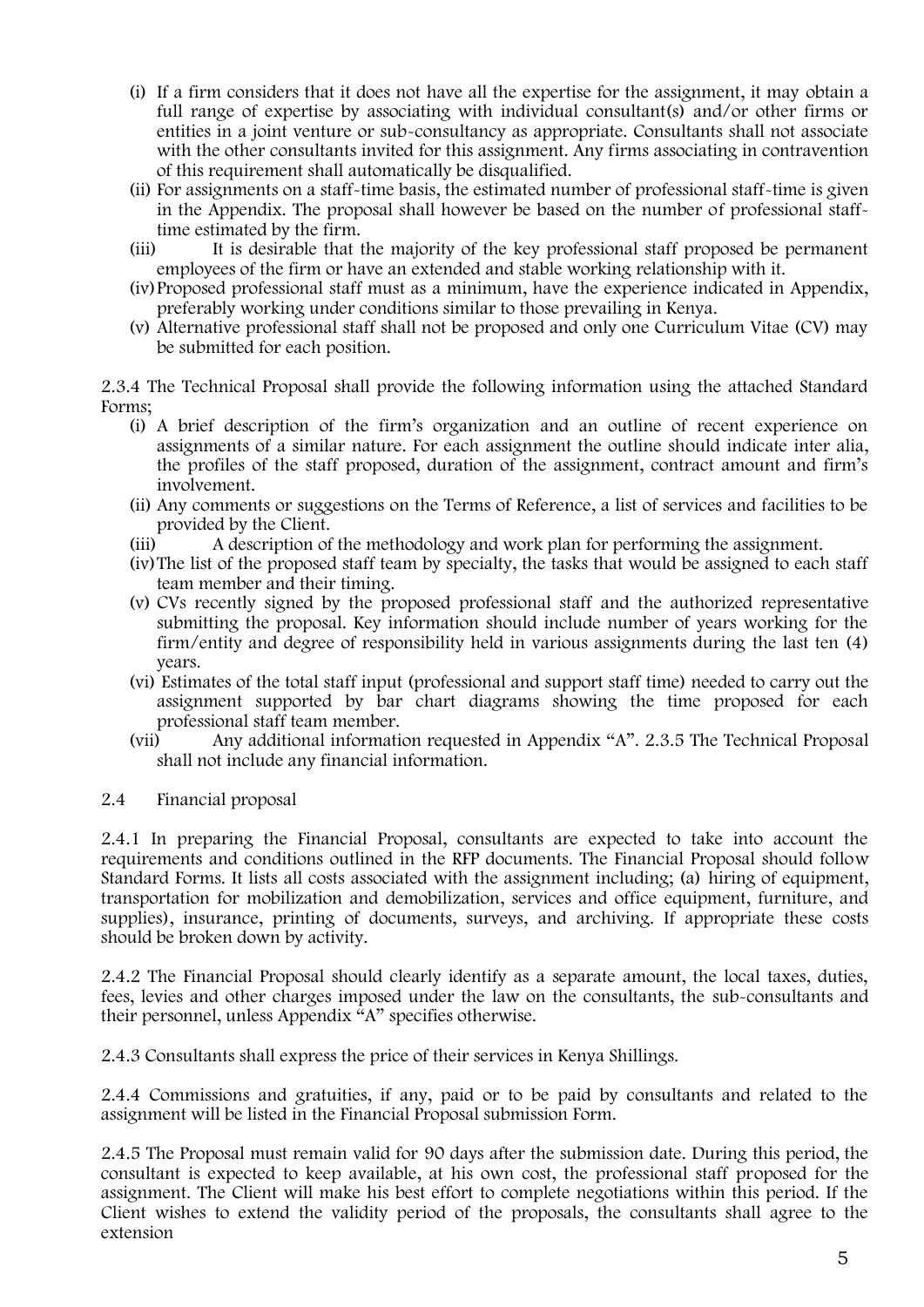- **2.5 Submission, Receipt and opening of proposals**
- 2.5.1 The technical proposal and the financial proposal (if required) shall be prepared in indelible ink. It shall contain no interlineations or overwriting, except as necessary to correct errors made by the consultants. Any such corrections must be initialed by the consultant.
- 2.5.2 For each proposal the consultant s shall prepare the proposals in the number of copies indicated in the special conditions of contract. Each Technical proposal and financial proposal shall be marked "ORIGINAL" or "COPY" as appropriate. If there are any discrepancies between the original and the copies of the proposal, the original shall govern.
- 2.5.3 The original and all copies of the Technical proposal shall be placed in a sealed envelope clearly marked "TECHNICAL PROPOSAL", and the original and all copies of the financial proposal in a sealed envelope duly marked "FINANCIAL PROPOSAL". Both envelopes shall be placed in an outer envelope and sealed. This outer envelope shall bear the procuring entities address and other information indicated in the appendix to the instructions to consultants and clearly marked "DO NOT OPEN before (*day, date and time of submission of the proposal)*
- 2.5.4 The completed Technical and Financial proposals must be delivered at the submission address on or before the time and date of the submission of the proposals indicated in the appendix to the instructions to consultants. Any proposals received later than the closing date for submission of proposals shall be rejected and returned to the consultant unopened. For this purpose the inner envelope containing the technical and financial proposals will bear the address of the consultant submitting the proposals.
- 2.5.5 After the deadline for submission of proposals the outer envelope and the technical proposals shall be opened immediately by the opening committee. The financial proposals shall be marked with the consultant s number allocated at the time of opening the outer envelope and the technical proposals but shall remain sealed and in the custody of a responsible officer of the Kenya Urban Roads Authority up to the time set for opening them.
- 2.6 **Evaluation of the Proposal (General)**
- 2.6.1 From the time the proposals are opened to the time of the contract award, if any consultant wishes to contact the Kenya Urban Roads Authority on any matter relating to his/her proposal, he/ she should do so in writing at the address indicated in the appendix to the instructions to consultants. Any effort by a consultant to influence the procuring entity's staff in the evaluation of proposals companion proposals or awards of contract may result in the rejection of the consultant proposal.

*Consultants must meet the following Mandatory Requirements (MR)*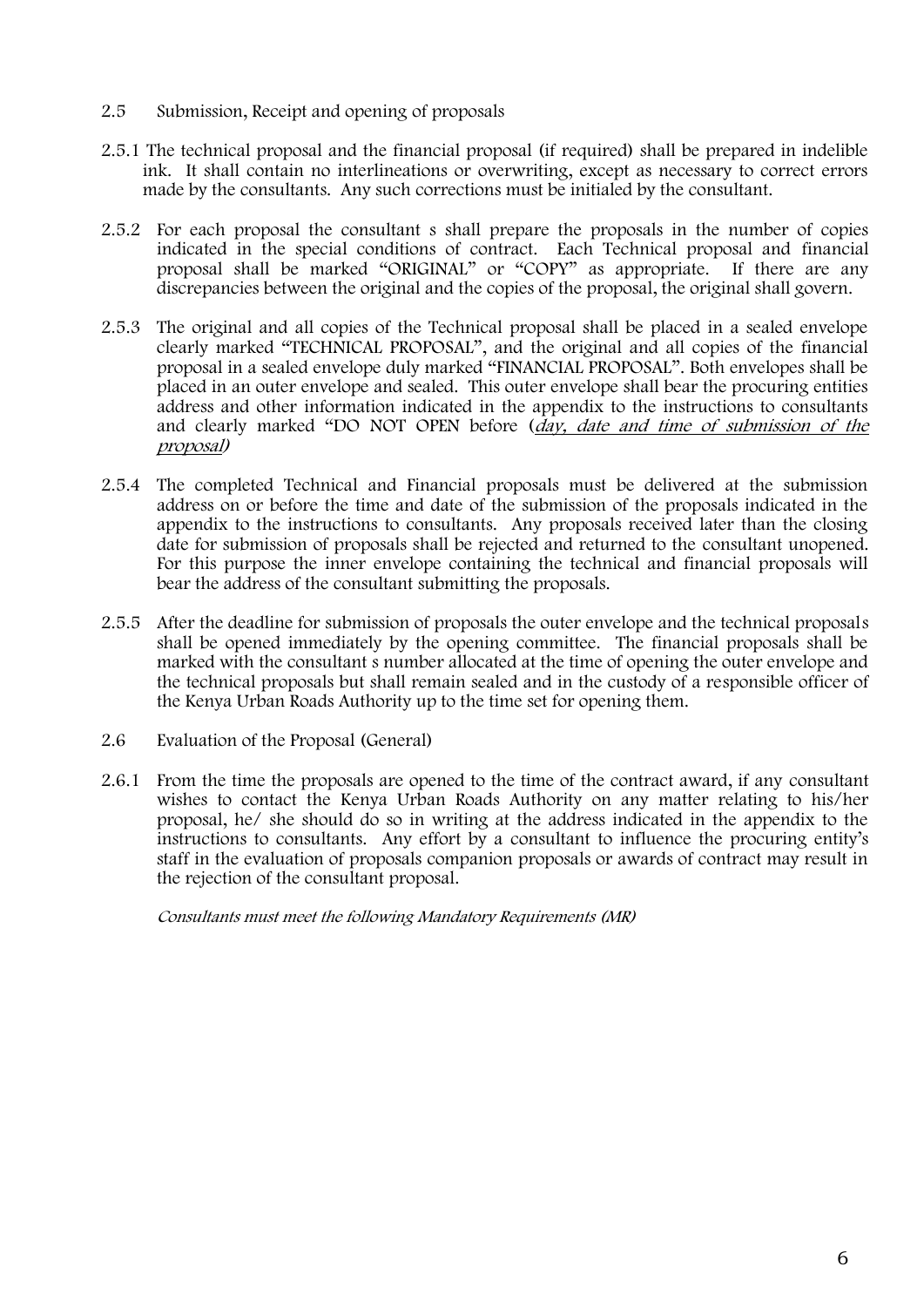| $S/NO$ . | Completeness and<br>Responsiveness Criteria       | References     | Requirement                                                                                                               |
|----------|---------------------------------------------------|----------------|---------------------------------------------------------------------------------------------------------------------------|
| 1.       | Form of Bid                                       | Section IV     | - Amount must be indicated<br>Properly stamped, filled and signed                                                         |
| 2.       | <b>Confidential Business</b><br>Questionnaire     | Section III    | Properly filled, stamped and signed<br>$\tilde{\phantom{a}}$<br>Provide all required information<br>$\tilde{\phantom{a}}$ |
| 3.       | Tax Compliance Certificate                        | Tender notice  | - Provide valid tax compliance certificate                                                                                |
| 4.       | Certificate of Incorporation                      | Tender notice  | Copy of certificate Certified by<br>Commissioner for Oaths                                                                |
| 5.       | Eligibility                                       | Section III    | Legible copies of National ID or passport for<br>all directors<br>System generated Form CR12 (12 months)<br>$\sim$        |
| 6.       | Conflict of interest                              | Section III    | to state explicitly<br>$\sim$                                                                                             |
| 7.       | Anti-corruption form                              | Section IV     | Properly filled, stamped and signed<br>$\sim$                                                                             |
| 8.       | Copy of Bid Document                              | Clause 2.5.2   | Replica of the original<br>$\sim$                                                                                         |
| 9.       | Serialization of all pages in the<br>bid document | Tender notice  | All pages of the tender documents must be<br>serialized                                                                   |
|          |                                                   | <b>REMARKS</b> | Proposal to be complete, properly filled and<br>signed.                                                                   |

The proposal evaluation committee shall have no access to the Financial Proposal, which in any case will remain sealed, until the technical evaluation is concluded or finalized.

- **2.7 Evaluation of Technical Proposals**
- 2.7.1 The evaluation committee appointed by the Kenya Urban Roads Authority to evaluate the proposals shall carry out the evaluation of technical proposals following the criteria set out in the terms of reference based on the following points criteria

|              | CRITERIA                                                            | <b>POINTS</b> |
|--------------|---------------------------------------------------------------------|---------------|
| (i)          | Specific experience of the consultant / consultancy                 |               |
|              | related to the assignment                                           | 30            |
| (ii)         | Adequacy of methodology and work plan                               |               |
|              | in response to the Terms of reference                               | 30            |
| (iii)        | Qualification and competence of the key staff for the assignment 40 |               |
| Total points |                                                                     | 100           |

- 2.7.2 Any proposal which will be examined and found not to comply with all the requirements for submission of the proposals will be declared non responsive. All the proposals found to have complied with all the requirements for submission of proposal shall be declared responsive by the evaluation committee
- 2.7.3 Each responsive proposal will be given a technical score (ST). Any technical proposal which fails to achieve the total minimum score indicated in the appendix to the information to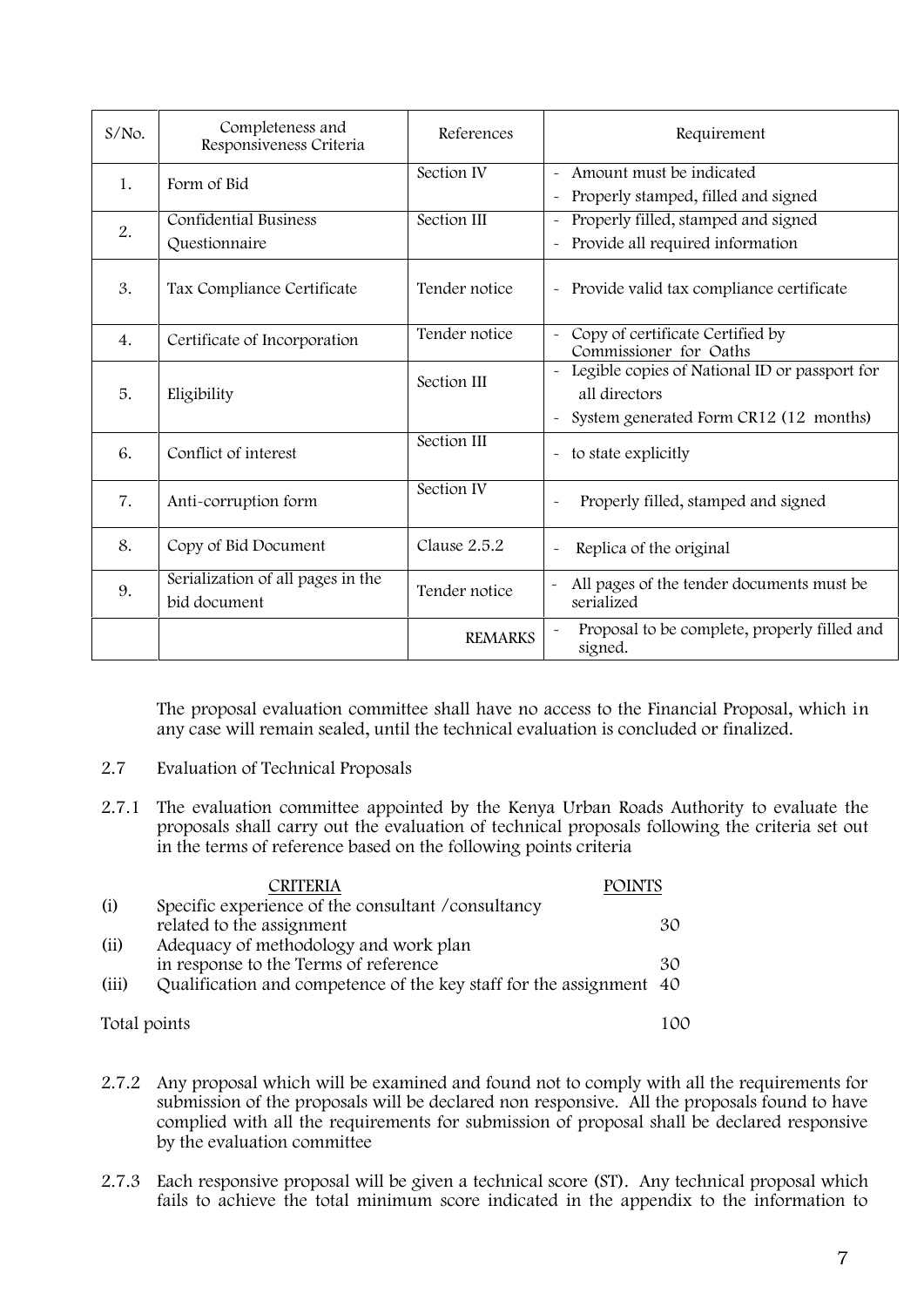tenderers shall be rejected at this stage and will not proceed to the next stage of evaluation. The respective financial proposal will be returned to the consultant un-opened.

- 2.8 **Opening and Evaluation of Financial Proposals**
- 2.8.1 After completion of the evaluation of Technical proposals the Kenya Urban Roads Authority shall notify the consultant s whose proposal did not meet the minimum technical score or were declared non responsive to the RFP and terms of reference. The notification will indicate that their financial proposals shall not be opened and will be returned to them un opened after the completion of the selection process and contract award. At the same time, the Kenya Urban Roads Authority shall simultaneously notify the consultants who have secured the minimum technical score that they have passed the technical qualifications and inform them the date and time set by the Kenya Urban Roads Authority for opening their financial proposal. They will also be invited to attend the opening ceremony if they wish to do so.
- 2.8.2 The financial proposals shall be opened by the Kenya Urban Roads Authority in the presence of the consultant s who choose to attend the opening. The name of the consultant, the technical score and the proposed fees shall be read out aloud and recorded. The evaluation committee shall prepare minutes of the opening of the financial proposals.
- 2.8.3 The formulae for determining the financial score (SF) unless an alternative formula is indicated in the appendix to the information to tenderers shall be as follows:

 $Sf = 100 \times fm/f$  where Sf is the financial score Fm is the lowest fees quoted and F is the fees of the proposal under consideration.

The lowest fees quoted will be allocated the maximum score of 100

2.8.4 The consultant s proposals will be ranked according to their combined technical score (st) and financial score (sf) using the weights indicated in the appendix to the instructions to consultants. Unless otherwise stated in the appendix to the instructions to consultants the formulae for the combined scores shall be as follows;

 $S = ST xT\% + SF x P\%$ 

Where S, is the total combined scores of technical and financial scores

St is the technical score Sf is the financial score T is the weight given to the technical proposal and P is the weight given to the financial proposal

Note  $P + T$  will be equal to 100%

- The consultant achieving the highest combined technical and financial score will be invited for negotiations.
- Contract price variations shall not be allowed for contracts not exceeding one year (12) months).
- **2.9 Negotiations**
- 2.9.1 Negotiations will be held at the same address indicated in the appendix to the information to consultants. The purpose of the negotiations is for the Kenya Urban Roads Authority and the consultant to reach agreements on all points regarding the assignment and sign a contract.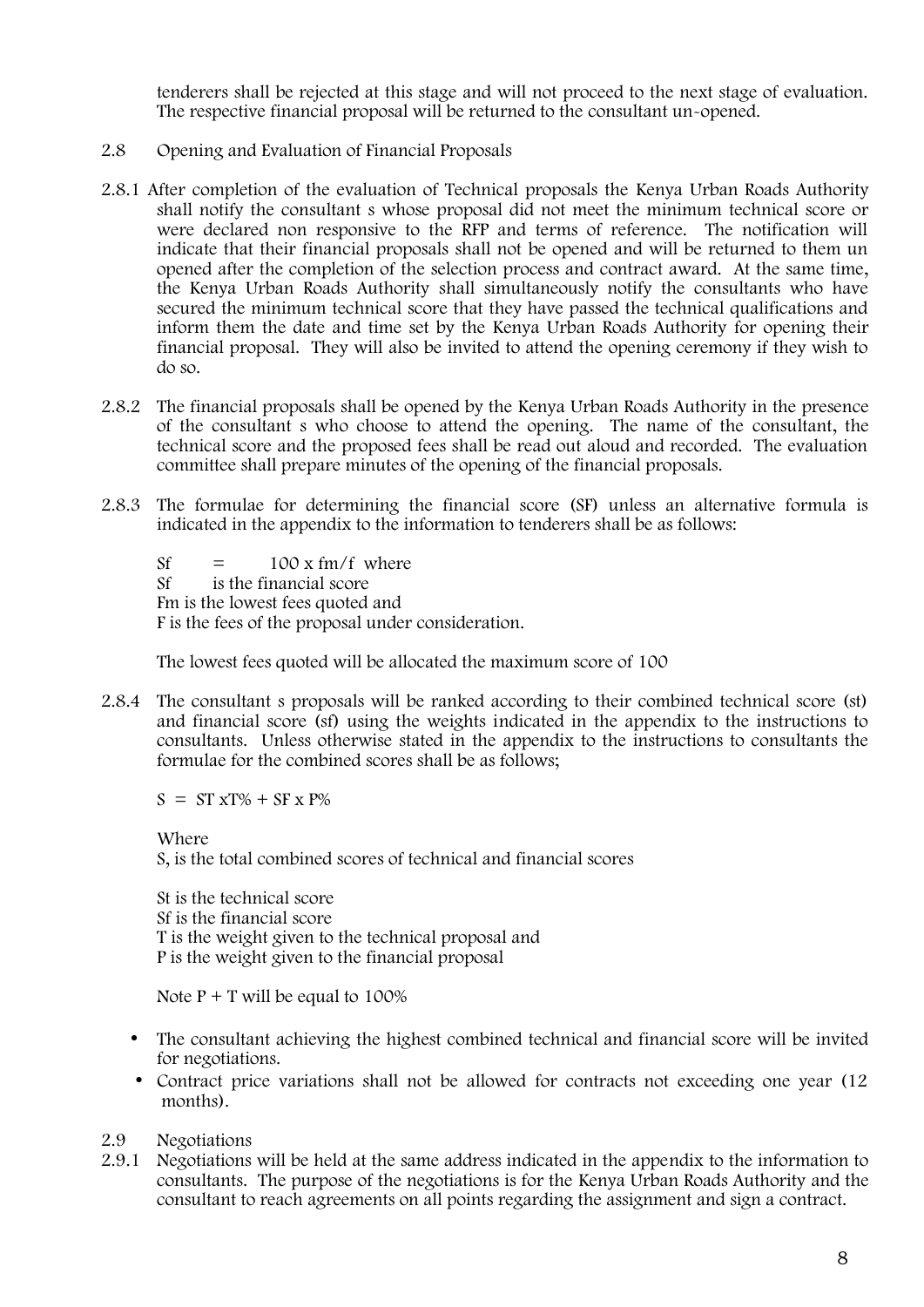- 2.9.2 The negotiations will include a discussion on the technical proposals, the proposed methodology and work plan, staff and any suggestions made by the consultant to improve the Terms of reference. The agreed work plan and Terms of reference will be incorporated in the description of the service or assignment and form part of the contract.
- 2.9.3 The negotiations will be concluded with a review of the draft contract. If negotiations fail, the Kenya Urban Roads Authority will invite the consultant whose proposal achieved the second highest score to negotiate a contract.
- **2.10 Award of Contract**
- 2.10.1 The contract will be awarded before commencement of negotiations. After negotiations are completed the Kenya Urban Roads Authority will promptly notify the other consultants that they were unsuccessful and return the financial proposals of the consultants who did not pass technical evaluation.
- 2.10.2 The selected consultant is expected to commence the assignment on the date indicated in the appendix to the information to consultants or any other date agreed with the procuring entity.

## **2.11 Confidentiality**

2.11.1Information relating to evaluation of proposals and recommendations of contract award shall not be disclosed to the consultants who submitted the proposal or to other persons not officially concerned with the process, until the winning consultant has been notified that he/she has been awarded the contract.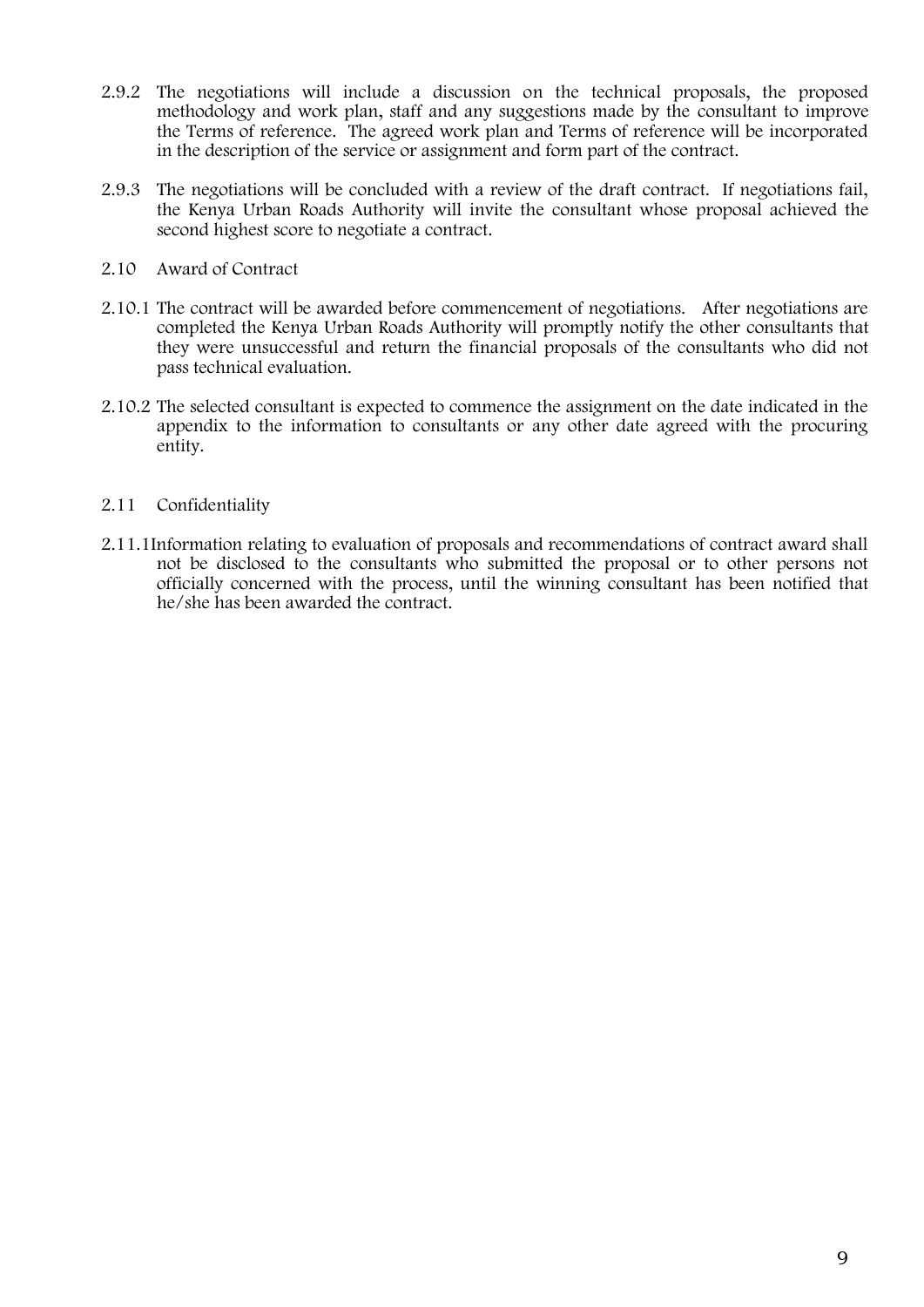## **SECTION III - TERMS OF REFERENCE (TOR)**

#### **TERMS OF REFERENCE FOR PUBLIC RELATIONS CONSULTANCY 1. Background**

Kenya Urban Roads Authority is a State Corporation established under the Kenya Roads Act, 2007 to develop and manage the National Urban Road Network. The Authority is under the State Department of Infrastructure in the Ministry of Transport, Infrastructure, Housing, Urban Development & Public Works.

The Authority intends to improve its image brand among all stakeholders through the development of a communication strategy for the next four years. In order to understand the communication needs and perception of the clients the Authority intends to carry out a baseline communication Audit to guide the communication strategies and identify areas of improvement.

It also intends to develop a comprehensive Corporate Identity Manual to be used by the Authority in all its works and communication to all stakeholders and that can be easily identified and associated with. It also intends to increase the number of quality photographs and graphics for its projects for use in its communication.

#### **2. Objective of the Assignment**

In the discharge of the Authority's mandate the Authority communicates with a wide range of stakeholders on various topical issues. Improved and proactive communication is imperative to public participation and appreciation of the projects and activities in all areas. In order to win public support, acceptance and understanding of the challenges facing the sector public communication and campaigns are very key. The chosen consultancy will assist the Authority in enhancing this achievement through various related activities. The purpose of this assignment is as detailed below;

- 1. Conduct a baseline Communication audit in the Authority to identify communication gaps, strengths, Weaknesses and Opportunities that the Authority can leverage on to promote effective communication.
- 2. To develop and recommend Communication Strategies and budget that will help the Authority to optimize Brand visibility and customer satisfaction for the next four years while safeguarding KURA's reputation and public perception amongst a broad range of stakeholders.
- 3. Design and Develop a branding strategy and Corporate Branding Manual/Corporate Identity Manual (CIM) that will guide the Authority in brand positioning and creation of a homogenous brand presence. The manual will form a base for all future branding in the Authority and cover all common user items and corporate IEC materials.
- 4. Provide an archive of 1000 high quality resolution professional photographs (including aerial) on a given list of projects undertaken by the Authority for use in communication activities. The photos and graphics will cover projects in Nairobi and its environs. In case outside Nairobi, the Authority will cover transport costs.
- **3. Scope of Work**
	- 1. To develop a Corporate Communication Strategy for the Authority for the next four years
	- 2. To conduct a baseline Communication audit survey
	- 3. To develop a branding strategy and Corporate branding/Identity Manual (CIM)
	- 4. Undertake and present a gallery of 1000 high resolution and professional photographs and graphics for use in the Authority's various platforms.
- **4. Reporting Systems & time schedules**

The successful consultancy will be reporting to the Head of Corporate Communication who will be representing the Authority and will be the key liaison and port of call regarding most inquiries and direction. The winning agency is expected to provide time and schedule for the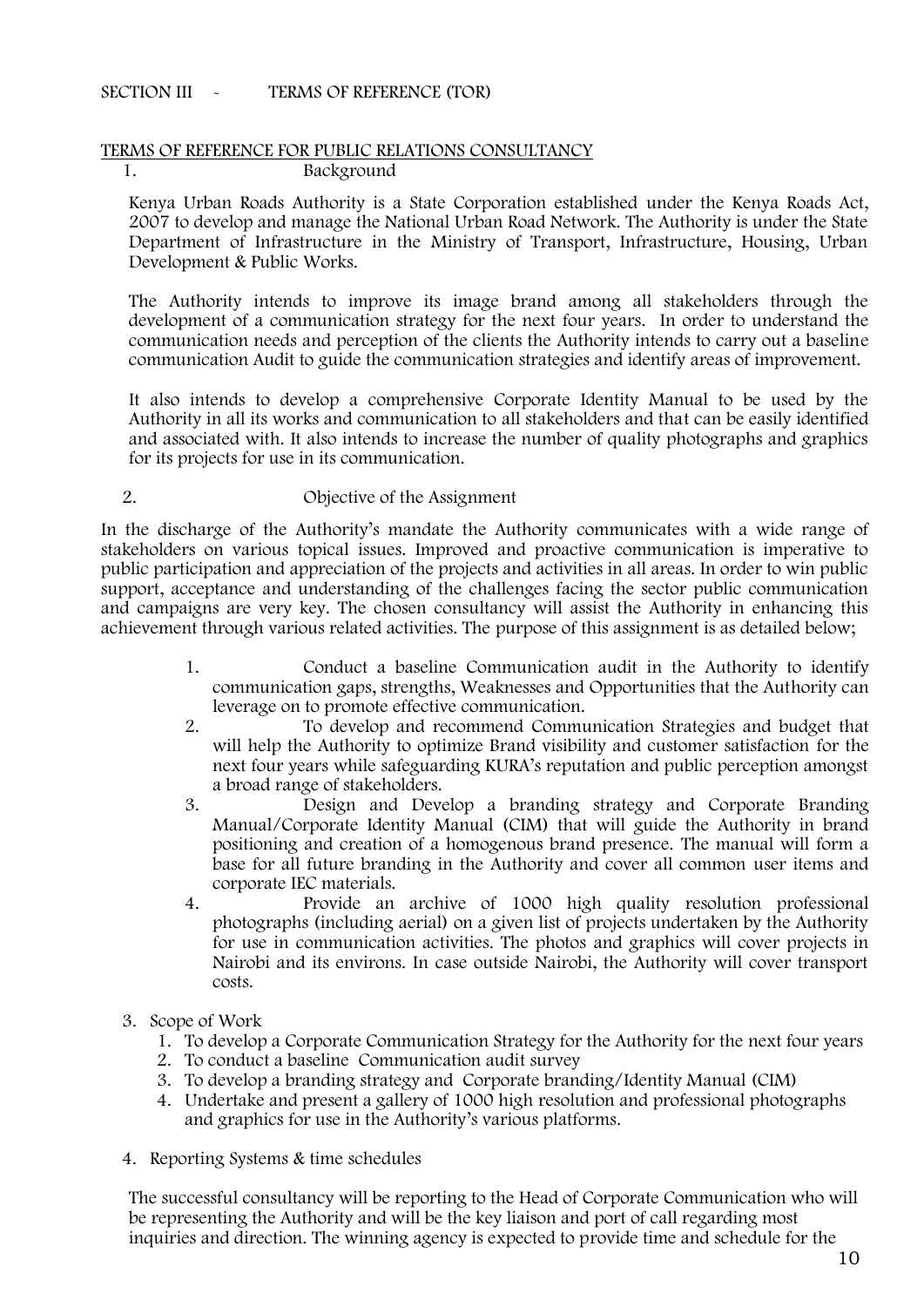production and completion of each of the items listed above for the project which should take not more than two months.

On substantial completion of the assignment, the consultancy shall present its report and works to top management as part of the substantial completion process and for their input and concurrence.

- **5. Personnel, facilities & other requirements to be provided by KURA** KURA shall provide guidance, finer details and other related assistance as well as transport in case there will be need to undertake photography outside Nairobi Area. KURA will also provide list of 20 projects it wants to be recorded/photographed. The Authority will provide a list of major stakeholders and a strategic plan covering the four years as well as other literature required to make the exercise successful.
- **6. Terms of payment.**

The authority shall make a 10% payment of the contract sum upon receipt of a satisfactory inception report. A further 30% payment after production of the preliminary /draft report. The final payment of 60% of the contract sum will be made after satisfactory completion and presentation of the deliverables of this Terms of reference to the Management**.**

- **7. Expected Deliverables**
	- 1. A comprehensive corporate Communication Strategy, budget and a monitoring tool to guide monitoring and evaluation of the communication Strategies deployed by the Authority. Consultant is expected to make 10 hard copies as well as provide a final soft copy.
	- 2. A Branding Strategy & Corporate Identity Manual
	- 3. A detailed report on the communication audit identifying communication gaps, Strengths, Weaknesses, and Opportunities in the Authority communication to various stakeholders.
	- 4. 1000 high resolution professional photos for the Authority's projects and activities to be used in various productions/platforms.
	- 5. The documents to be produced within this TOR will become the property of KURA.

**Duration of the Assignment** This contract shall take Two months from the commencement date.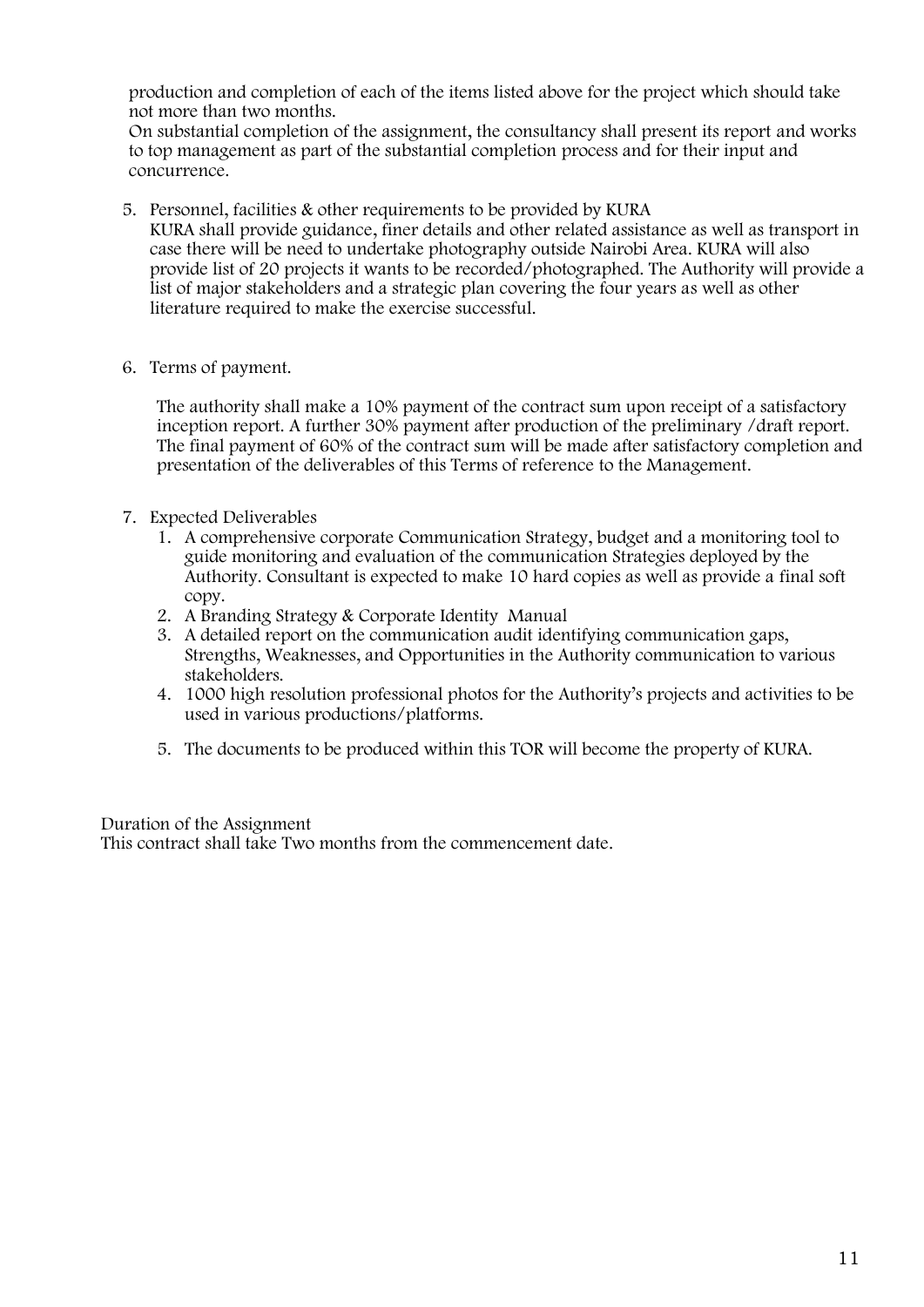## REPUBLIC OF KENYA

## CONFIDENTIAL BUSINESS QUESTIONNAIRE

| whichever applies to your type of business.<br>Part 1 - General: |             | You are requested to give the particulars indicated in Part 1 and either Part 2 (a). 2(b) or 2(c)<br>You are advised that it is a serious offence to give false information on this Form. |        |  |
|------------------------------------------------------------------|-------------|-------------------------------------------------------------------------------------------------------------------------------------------------------------------------------------------|--------|--|
| Business name                                                    |             |                                                                                                                                                                                           |        |  |
| Location of business premises                                    |             |                                                                                                                                                                                           |        |  |
|                                                                  |             |                                                                                                                                                                                           |        |  |
|                                                                  |             |                                                                                                                                                                                           |        |  |
|                                                                  |             | Maximum value of business which you can handle at any one time:                                                                                                                           |        |  |
|                                                                  |             |                                                                                                                                                                                           |        |  |
|                                                                  |             |                                                                                                                                                                                           |        |  |
| Part $2(a)$ - Sole Proprietor:                                   |             |                                                                                                                                                                                           |        |  |
| Your name in full                                                |             |                                                                                                                                                                                           |        |  |
|                                                                  |             |                                                                                                                                                                                           |        |  |
|                                                                  |             |                                                                                                                                                                                           |        |  |
|                                                                  |             |                                                                                                                                                                                           |        |  |
| Part $2(b)$ - Partnership:                                       |             |                                                                                                                                                                                           |        |  |
| Give details of partners as follows:                             |             |                                                                                                                                                                                           |        |  |
| Name                                                             | Nationality | Citizenship Details <sup>•</sup>                                                                                                                                                          | Shares |  |
|                                                                  |             |                                                                                                                                                                                           |        |  |
|                                                                  |             |                                                                                                                                                                                           |        |  |
|                                                                  |             |                                                                                                                                                                                           |        |  |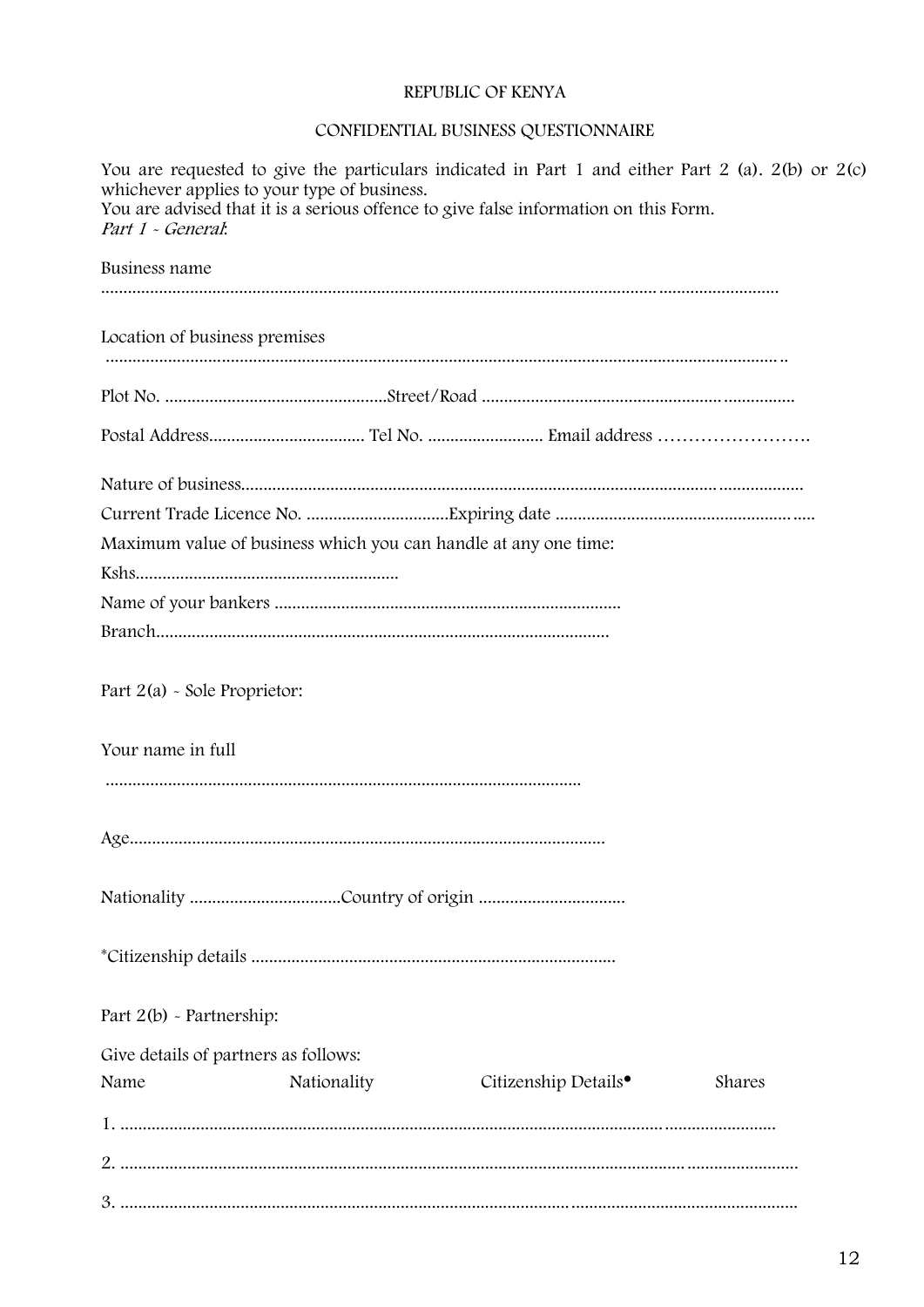| Part 2(c) - Registered Company:                       |                                  |        |
|-------------------------------------------------------|----------------------------------|--------|
|                                                       |                                  |        |
| State the nominal and issued capital of the company-  |                                  |        |
|                                                       |                                  |        |
|                                                       |                                  |        |
| Give details of all directors as follows:             |                                  |        |
| Name Nationality                                      | Citizenship Details <sup>•</sup> | Shares |
|                                                       |                                  |        |
|                                                       |                                  |        |
|                                                       |                                  |        |
|                                                       |                                  |        |
|                                                       |                                  |        |
|                                                       |                                  |        |
| Attach proof of citizenship (Compulsory)<br>$\bullet$ |                                  |        |

• Attach certified copy of Form CR12 (Compulsory)

Part 3: Interest in the Firm:

Is there any person / persons in the Kenya Urban Roads Authority (KURA) who has interest in this 

I certify that the information given above is correct.

Date Signature of Bidder

\*\* Delete as necessary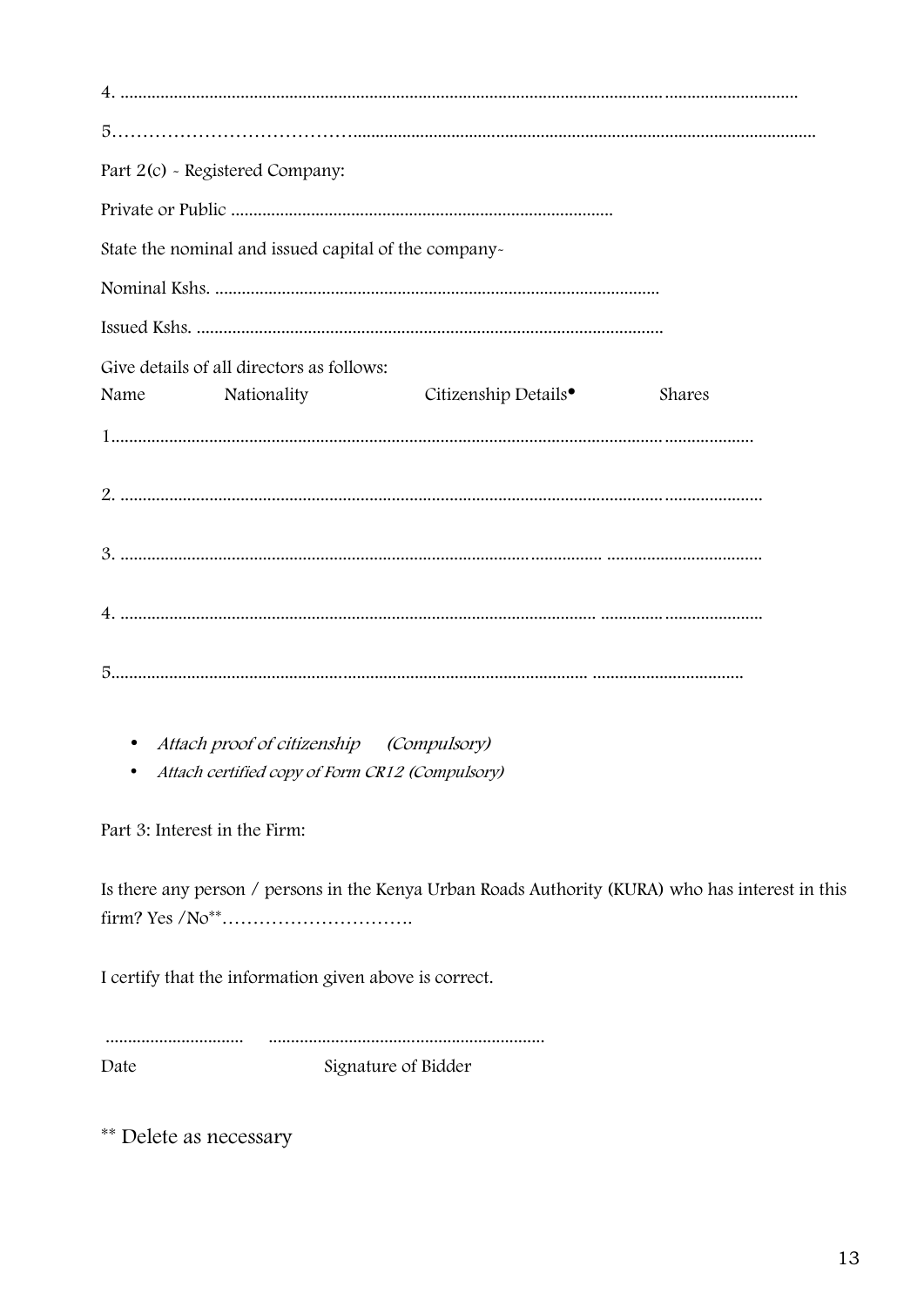I/We …………………………………………………………………………… of Post Office Box …………………………………………………………. declare that I/ We recognize that Public Procurement is based on a free, fair and competitive tendering process which should not be open to abuse.

I/We ……………………………………………………………………….. Declare that I/We will not offer or facilitate, directly or indirectly, any inducement or reward to any public officer, their relations or business associates, in connection with tender No. ………………………………………………. for or in the subsequent performance of the contract if I/We am/are successful.

Signed by ……………………………… C.E.O. or Authorized Representative.

|--|

Designation………………………………..

Signature…………………………………….

Date………………………………………..

**In case of sub-contracting**

Signed by ………………………………….. CEO of the firm to be subcontracted

|--|

Designation……………………………………..

Signature………………………………….

Date………………………………………..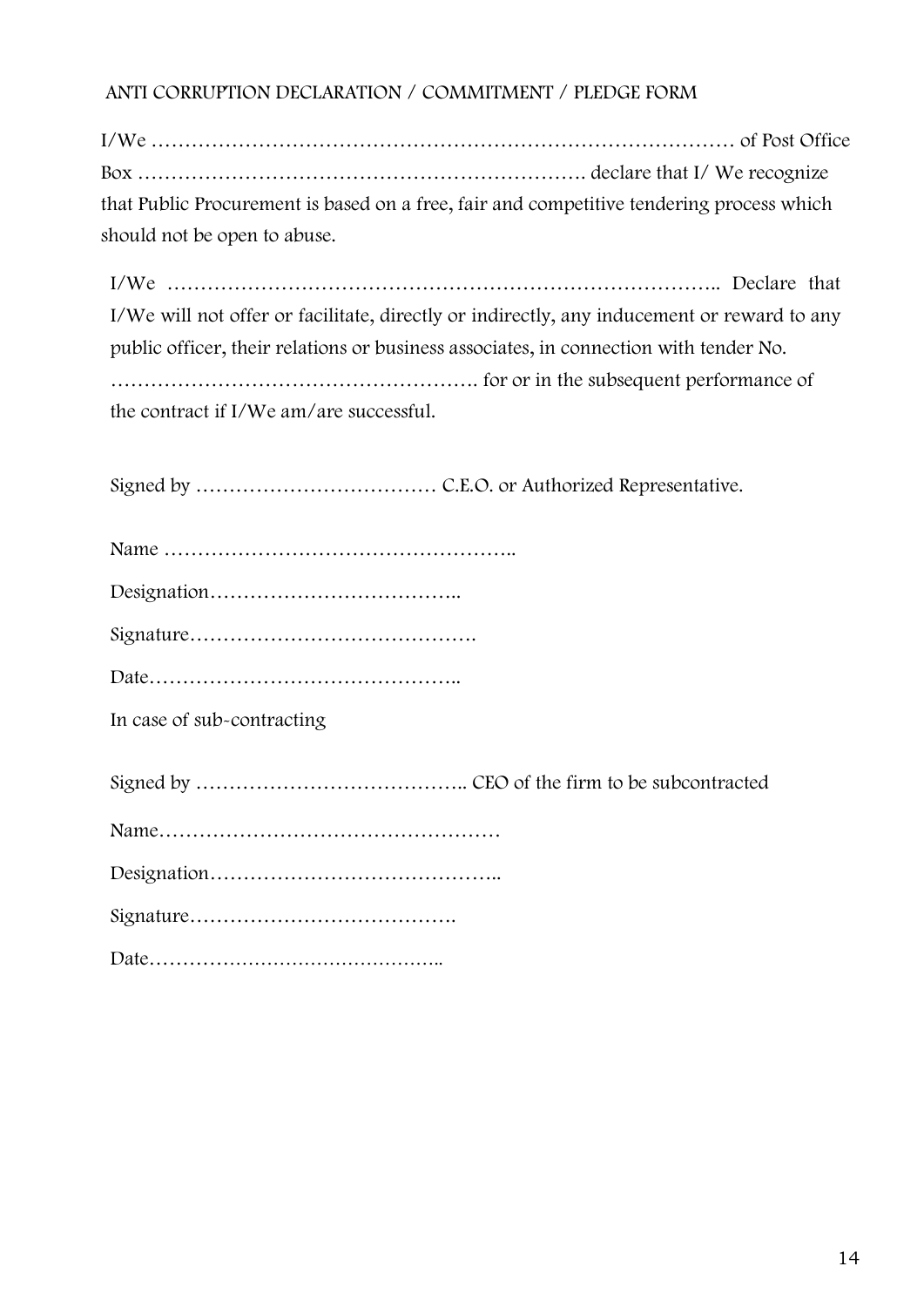## **SECTION IV • TECHNICAL PROPOSAL (TP)**

**Notes on the Preparation of Technical Proposal**

The technical proposal shall be prepared and submitted by the consultants.

It shall contain the following:-

- (a) Submission letter<br>(b) Particulars of the
- Particulars of the consultants including Curriculum vitae (CV)
- (c) Comments and suggestions of the consultant on the terms of reference, personnel, facility and other requirements to be provided by the procuring entity.
- (d) Description of the methodology and work plan for performing the assignment
- (e) Any proposed staff to assist in the assignment
- (f) Consultancy services activities and times schedule.

*(to be prepared by the consultant as appropriate)*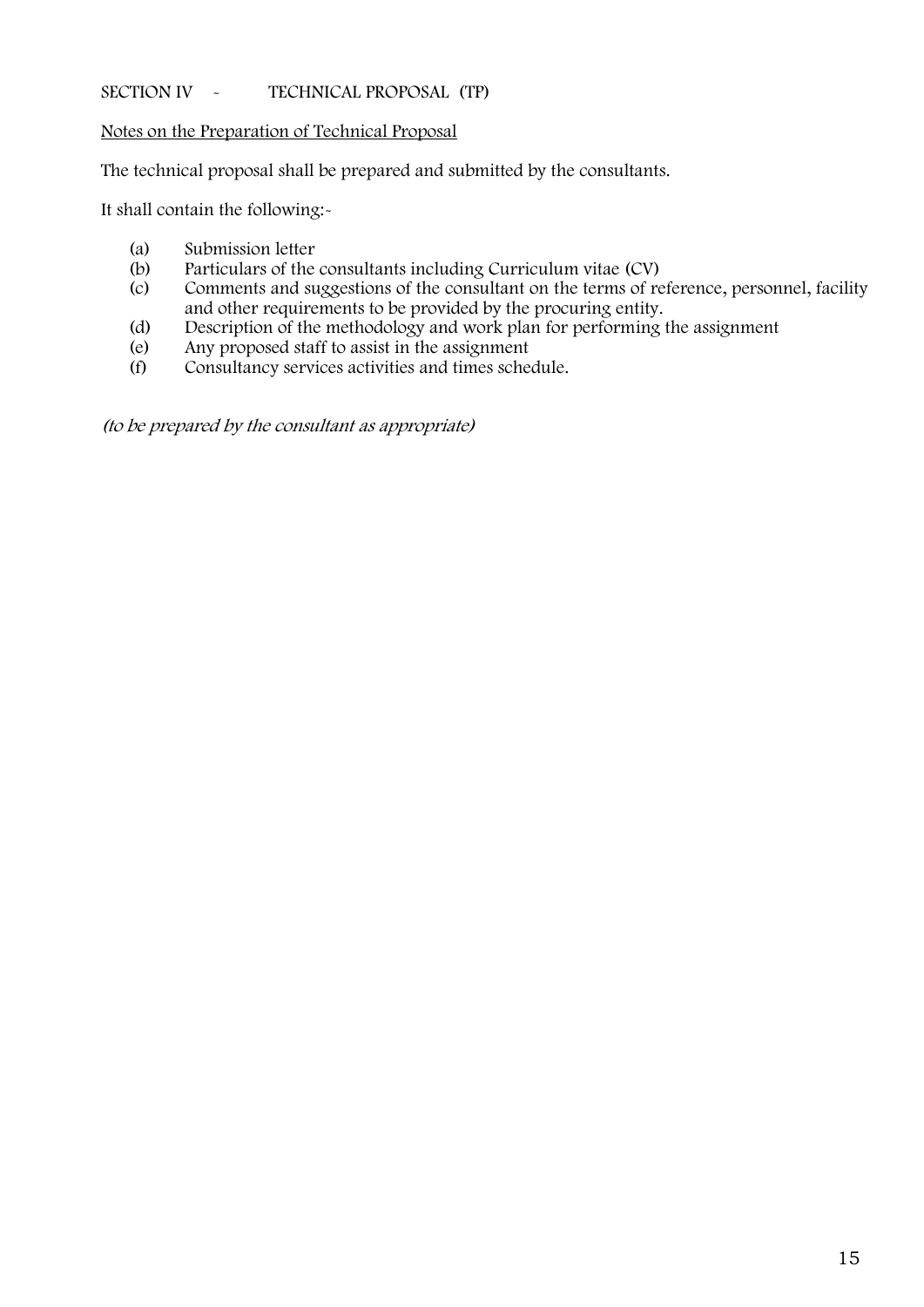## **(i). TECHNICAL PROPOSAL SUBMISSION FORM**

[ *Date*]

To: [*Name and address of Client)*

Ladies/Gentlemen:

We, the undersigned, offer to provide the consulting services for

[*Title of consulting services*] in accordance with your Request for Proposal dated

[*Date*] and our Proposal. We are hereby submitting our Proposal, which includes this Technical Proposal, [and a Financial Proposal sealed under a separate envelope-*where applicable*].

We understand you are not bound to accept any Proposal you receive. We remain, Yours sincerely,

*[Authorized Signature]:*

*[Name and Title of Signatory] [Name of Firm] [Address:]*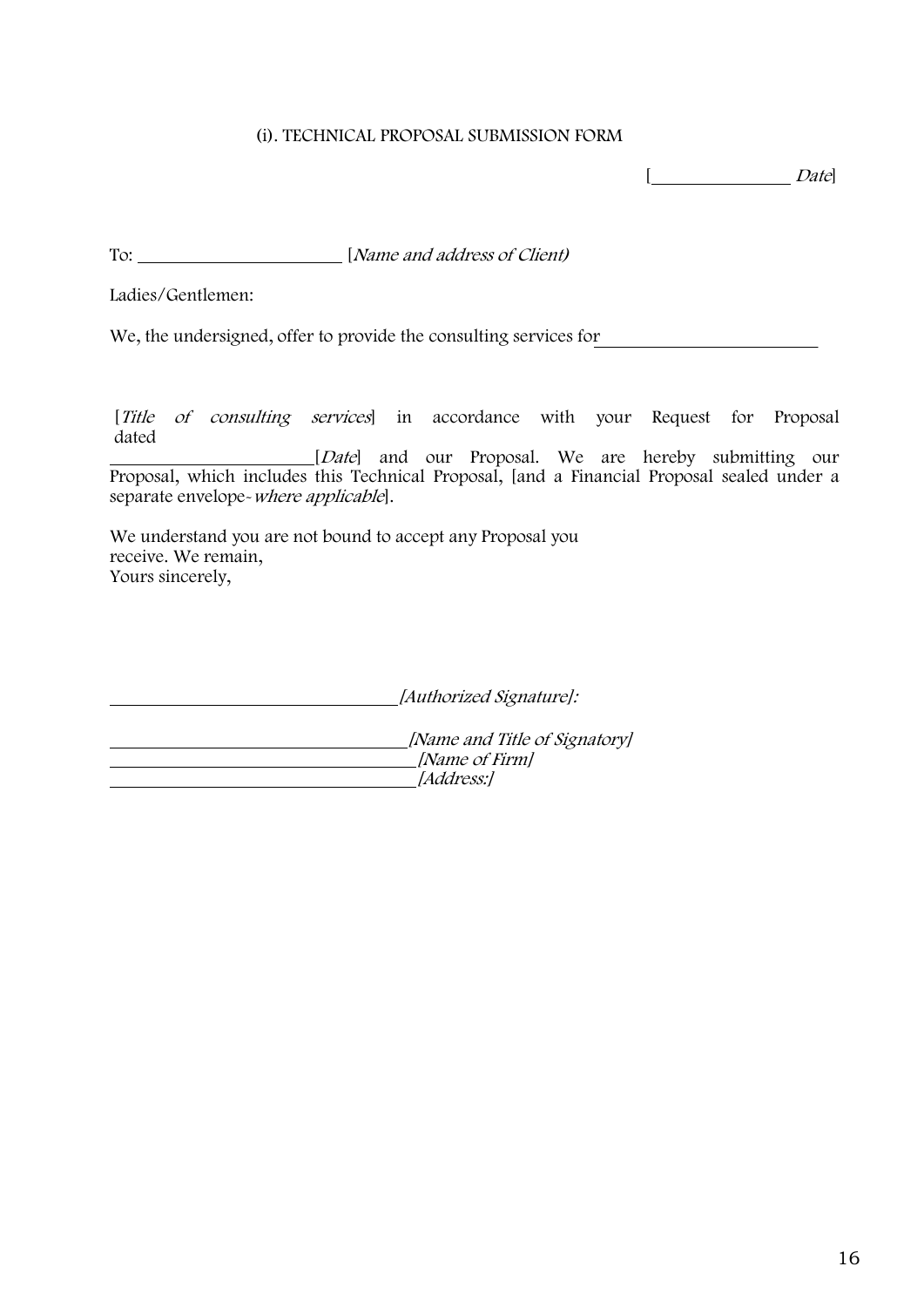#### **(ii). CURRENT WORKLOAD**

Using the format below, provide information on each assignment for which you are individually legally contracted to carry out.

| Assignment Name:                                                                                                      | Country:                    |                                            |
|-----------------------------------------------------------------------------------------------------------------------|-----------------------------|--------------------------------------------|
| Location within Country:                                                                                              | Professional Staff provided |                                            |
| Name of Client:                                                                                                       | No. of Staff:               |                                            |
| Address:                                                                                                              |                             | No of Staff-Months; Duration of Assignment |
| Expected date of Completion Date<br>Start Date (Month/Year):<br>(Month/Year): (Kshs)                                  |                             | Approx. Value of Services                  |
| Name of Associated Consultants. If any:<br>No. of Months of Professional<br>Staff provided by Associated Consultants: |                             |                                            |
| Name of Senior Staff (Project Director/Coordinator, Team Leader) Involved and Functions<br>Performed:                 |                             |                                            |
| Narrative Description of project:                                                                                     |                             |                                            |
| Description of Actual Services Provided by Your Staff:                                                                |                             |                                            |
|                                                                                                                       |                             |                                            |

Individuals Name:

Name and Title of Signatory;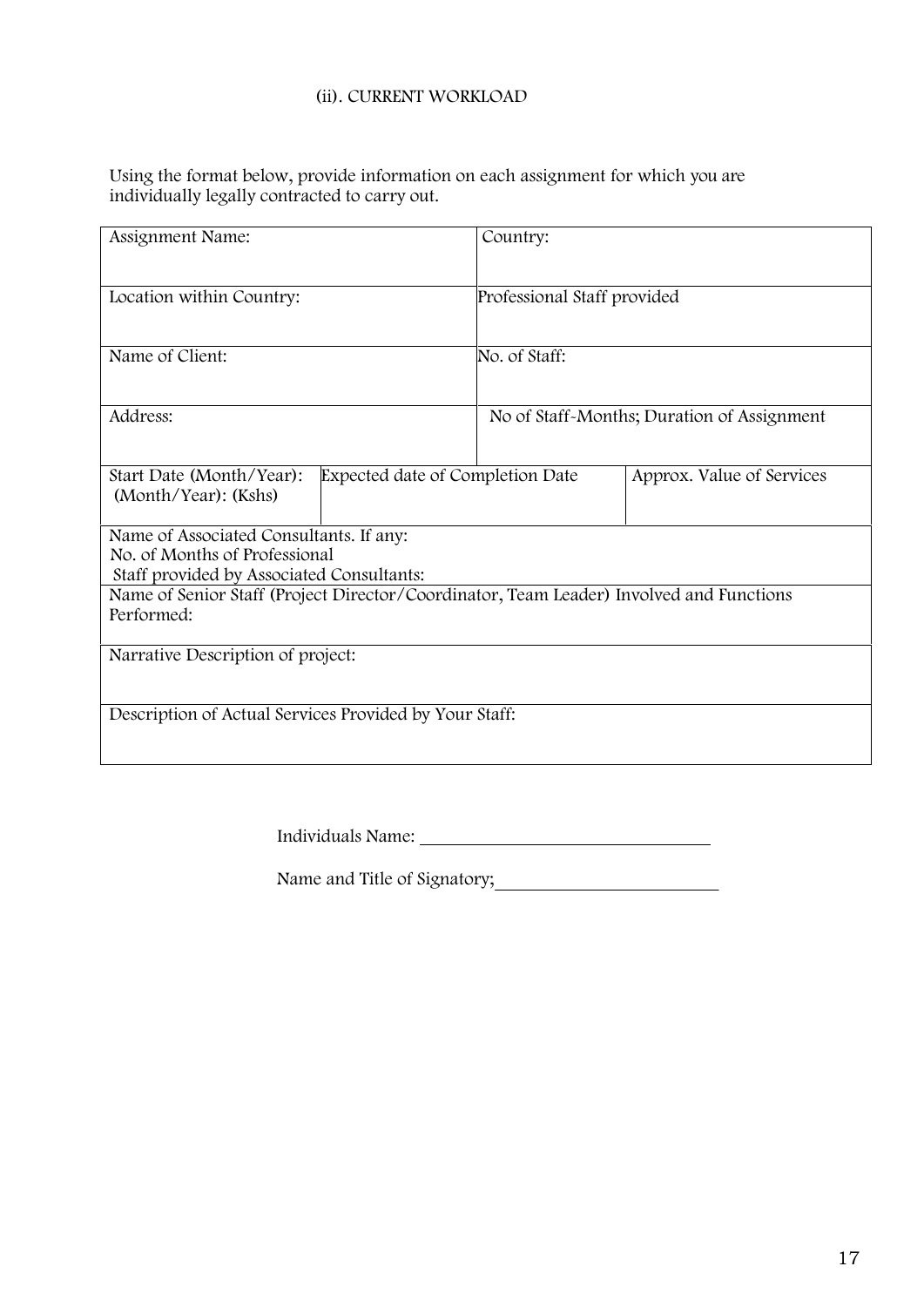#### **(iii). REFERENCES**

#### **Relevant Services Carried Out in the Last Four Years That Best Illustrate Qualifications**

Using the format below, provide information on each assignment for which you either individually or as a corporate entity or in association, was legally contracted (include attachments of letters from Client awarding the contract and confirming successful completion of projects).

| Assignment:                                                                                                                                        |                                  |
|----------------------------------------------------------------------------------------------------------------------------------------------------|----------------------------------|
| Location within Country:                                                                                                                           |                                  |
| Name of Client:                                                                                                                                    |                                  |
| Address:                                                                                                                                           | No. of Staff-Months; Duration of |
| Start Date (Month/Year): Completion Date Approk. Value of Services<br>(Kshs) (Month/Year):                                                         |                                  |
| Name of Associated Consultants. If<br>any: No. of Months of Professional                                                                           |                                  |
| Staff provided by Associated Consultants:<br>Name of Senior Staff (Project Director/Coordinator, Team Leader) Involved and Functions<br>Performed: |                                  |
| Narrative Description of project:                                                                                                                  |                                  |
| Description of Actual Services Provided by Your Staff:                                                                                             |                                  |
|                                                                                                                                                    |                                  |
|                                                                                                                                                    |                                  |
|                                                                                                                                                    |                                  |
| * Attach Correspondences                                                                                                                           |                                  |

Name:

Name and title of signatory;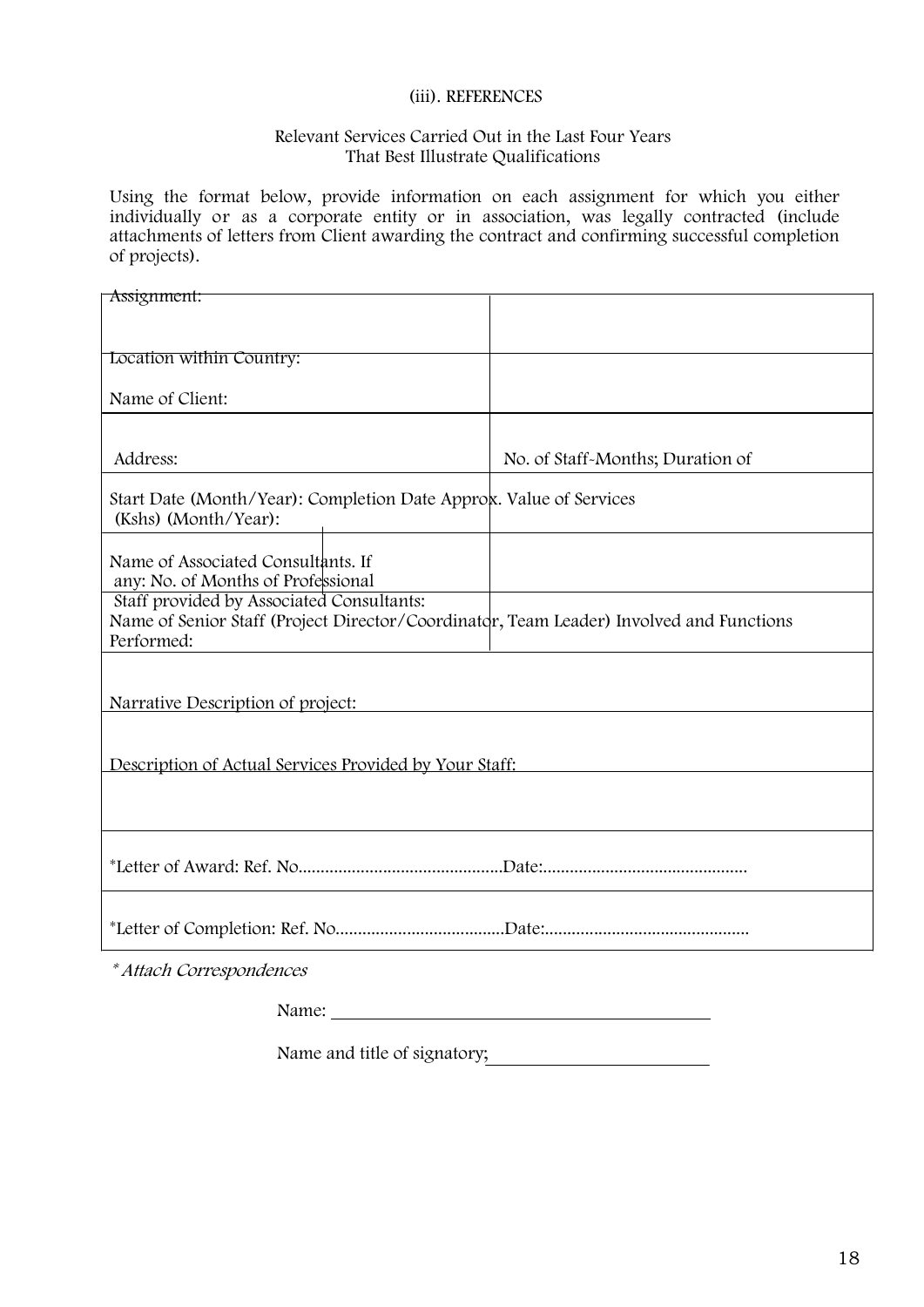## **(iv) COMMENTS AND SUGGESTIONS OF CONSULTANT ON THE TERMS OF REFERENCE AND ON DATA, SERVICES AND FACILITIES TO BE PROVIDED BY THE CLIENT**

## On the Terms of Reference:

| 1. |  |  |
|----|--|--|
| 2. |  |  |
| 3. |  |  |
| 4. |  |  |

5.

## On the data, services and facilities to be provided by the Client:

- 1.
- 
- 2.
- 3.
- 4.
- 5.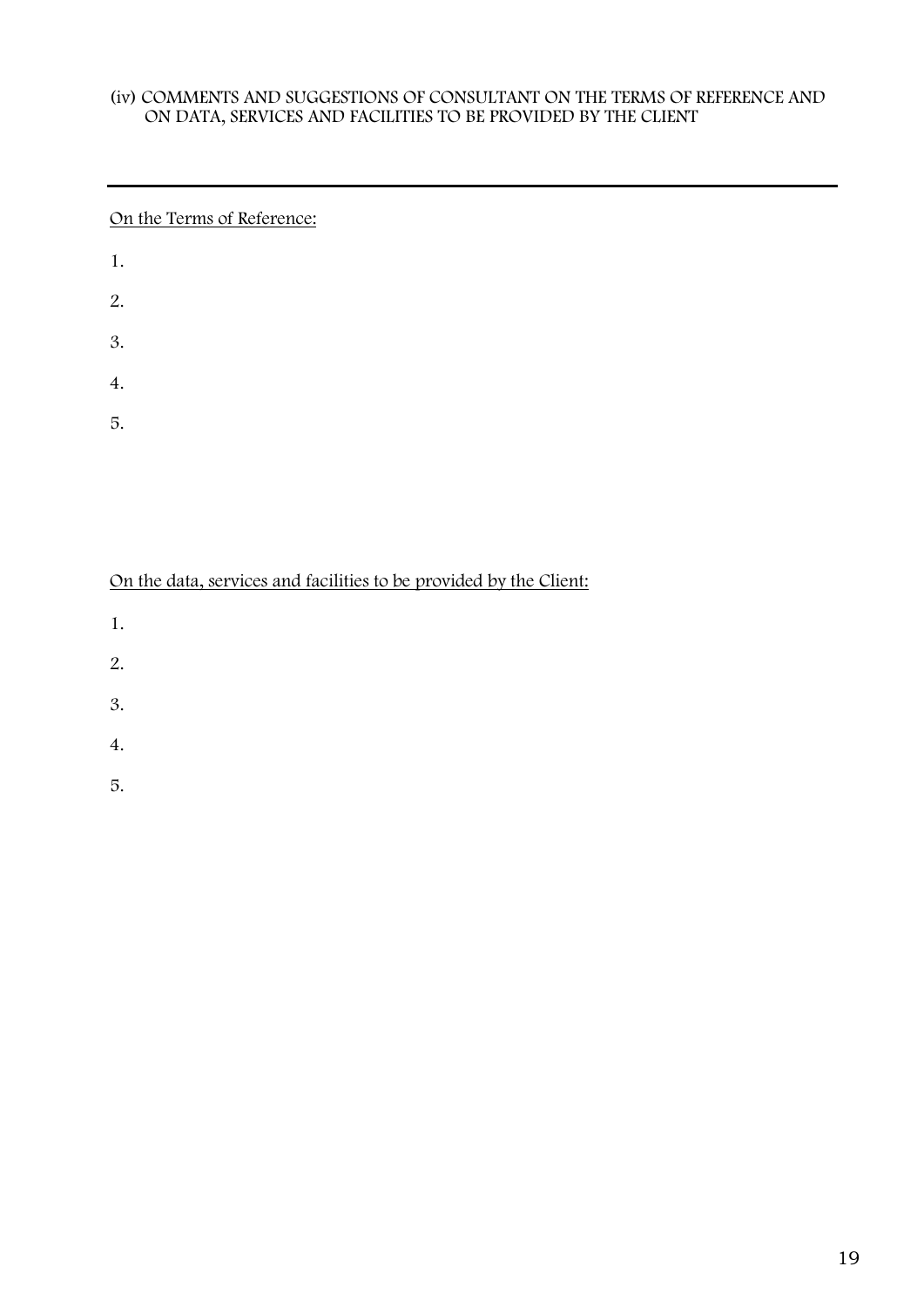## **(v) DESCRIPTION OF THE METHODOLOGY AND WORK PLAN FOR PERFORMING THE ASSIGNMENT**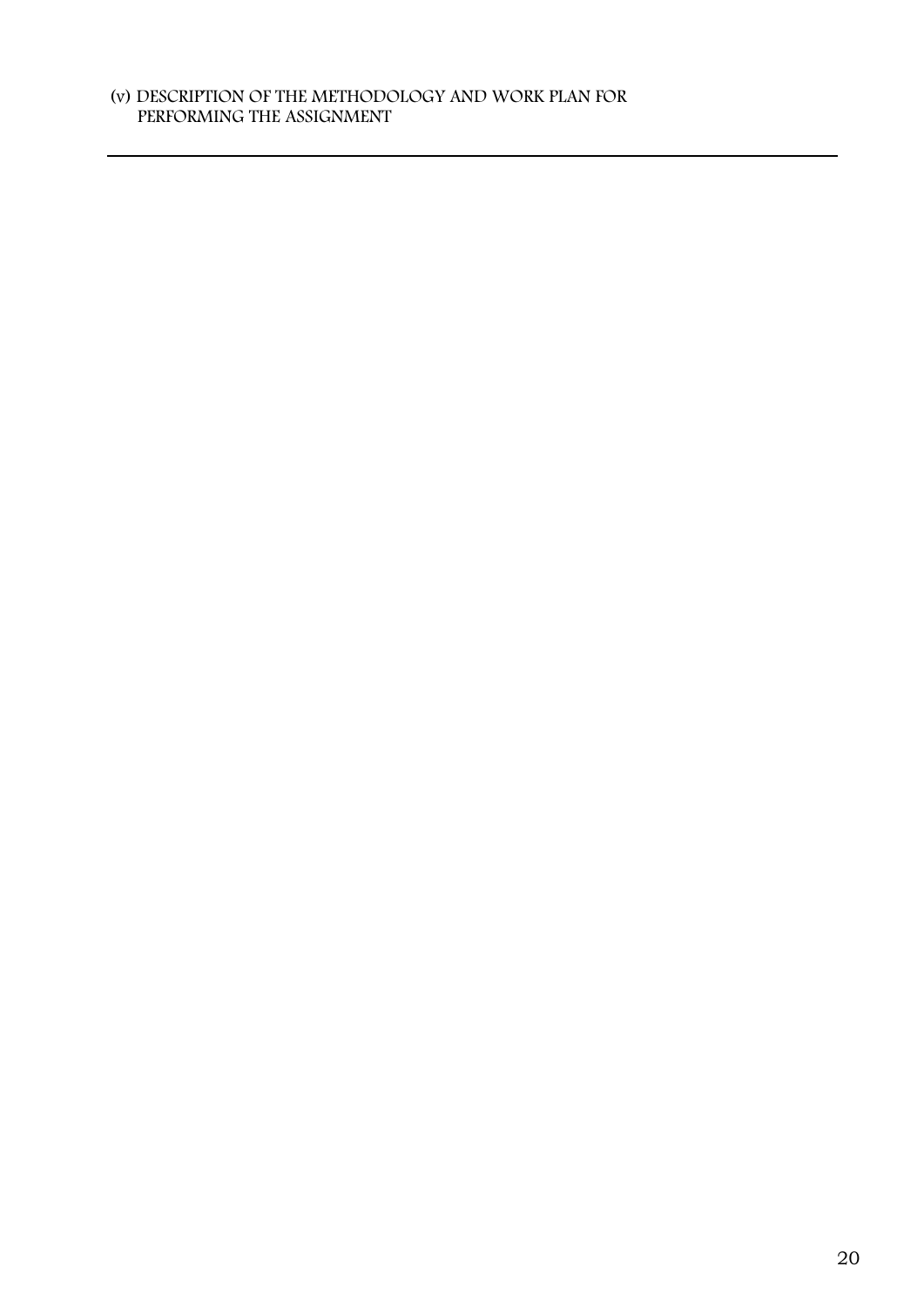## **(vi) TEAM COMPOSITION AND TASK ASSIGNMENTS**

## **1. Technical Staff**

| Name | Position | Task |
|------|----------|------|
|      |          |      |
|      |          |      |
|      |          |      |
|      |          |      |
|      |          |      |
|      |          |      |
|      |          |      |
|      |          |      |
|      |          |      |
|      |          |      |

# **2. Support Staff**

| Name | Position | Task |
|------|----------|------|
|      |          |      |
|      |          |      |
|      |          |      |
|      |          |      |
|      |          |      |
|      |          |      |
|      |          |      |
|      |          |      |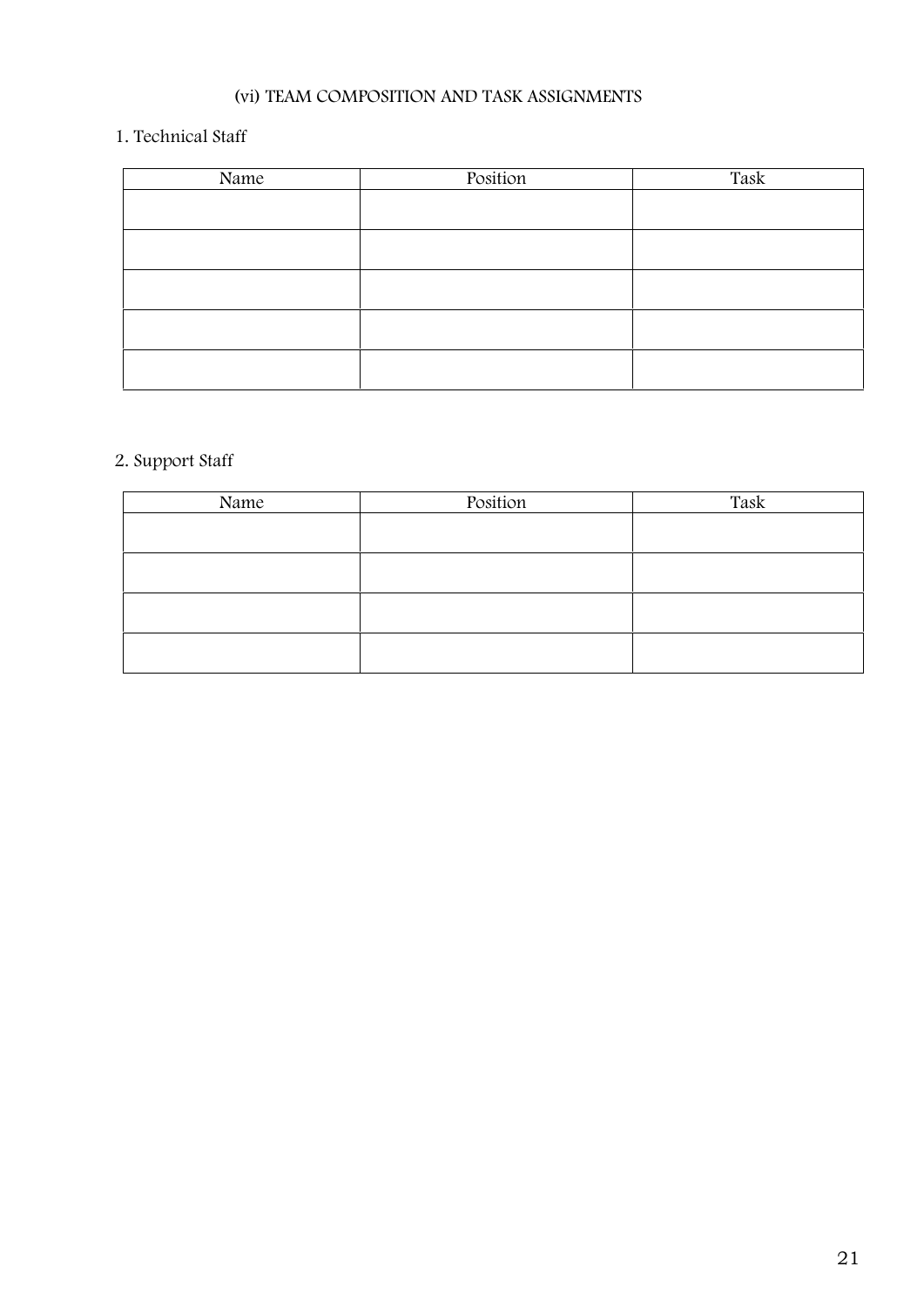## **(vii). FORMAT OF CURRICULUM VITAE (CV) FOR PROPOSED PROFESSIONAL STAFF**

| Proposed Position:                    |              |
|---------------------------------------|--------------|
| Name of Firm:                         |              |
| Name of Staff:                        |              |
| Profession:                           |              |
|                                       |              |
|                                       | Nationality: |
| Membership in Professional Societies: |              |

## Detailed Tasks Assigned:

## **Key Qualifications:**

*[Give an outline of staff member's experience and training most pertinent to tasks on assignment. Describe degree of responsibility held by staff member on relevant previous assignments and give dates and locations].*

#### **Education:**

*[Summarize college/university and other specialized education of staff member, giving names of schools, dates attended and degree[s] obtained.]*

#### **Employment Record:**

*[Starting with present position, list in reverse order every employment held. List all positions held by staff member since graduation, giving dates, names of employing organizations, titles of positions held, and locations of assignments.]*

**Certification:**

I, the undersigned, certify that these data correctly describe me, my qualifications, and my experience.

|                                                      | Date: |              |
|------------------------------------------------------|-------|--------------|
| [Signature of staff member]                          |       |              |
|                                                      |       | <i>Date:</i> |
| [Signature of authorized representative of the firm] |       |              |
|                                                      |       |              |
|                                                      |       |              |
| Full name of staff member:                           |       |              |
|                                                      |       |              |
|                                                      |       |              |

Full name of authorized representative: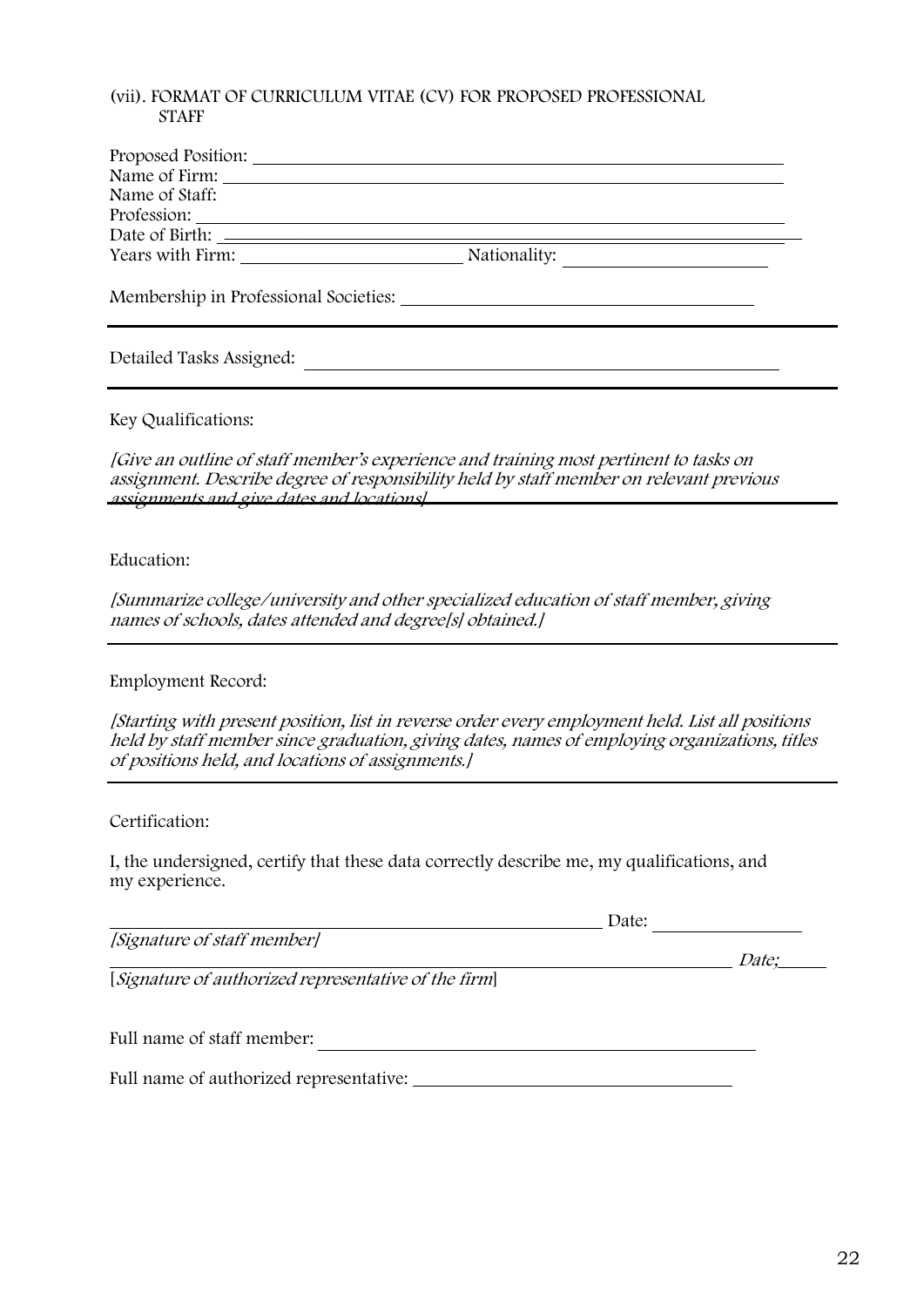## **(viii). TIME SCHEDULE FOR PROFESSIONAL PERSONNEL**

| Name | Position | Reports Due/<br>Activities | $\mathbf{I}$ | 2 | 3 | $\overline{4}$ | 5 | 6 | Number of<br>Weeks |
|------|----------|----------------------------|--------------|---|---|----------------|---|---|--------------------|
|      |          |                            |              |   |   |                |   |   |                    |
|      |          |                            |              |   |   |                |   |   |                    |
|      |          |                            |              |   |   |                |   |   |                    |
|      |          |                            |              |   |   |                |   |   |                    |
|      |          |                            |              |   |   |                |   |   |                    |
|      |          |                            |              |   |   |                |   |   |                    |

M Weeks (in the Form of a Bar Chart)

Reports Due:

Activities Duration:

Signature: (Authorized representative)

Full Name:

Title: The contract of the contract of the contract of the contract of the contract of the contract of the contract of the contract of the contract of the contract of the contract of the contract of the contract of the con

Address: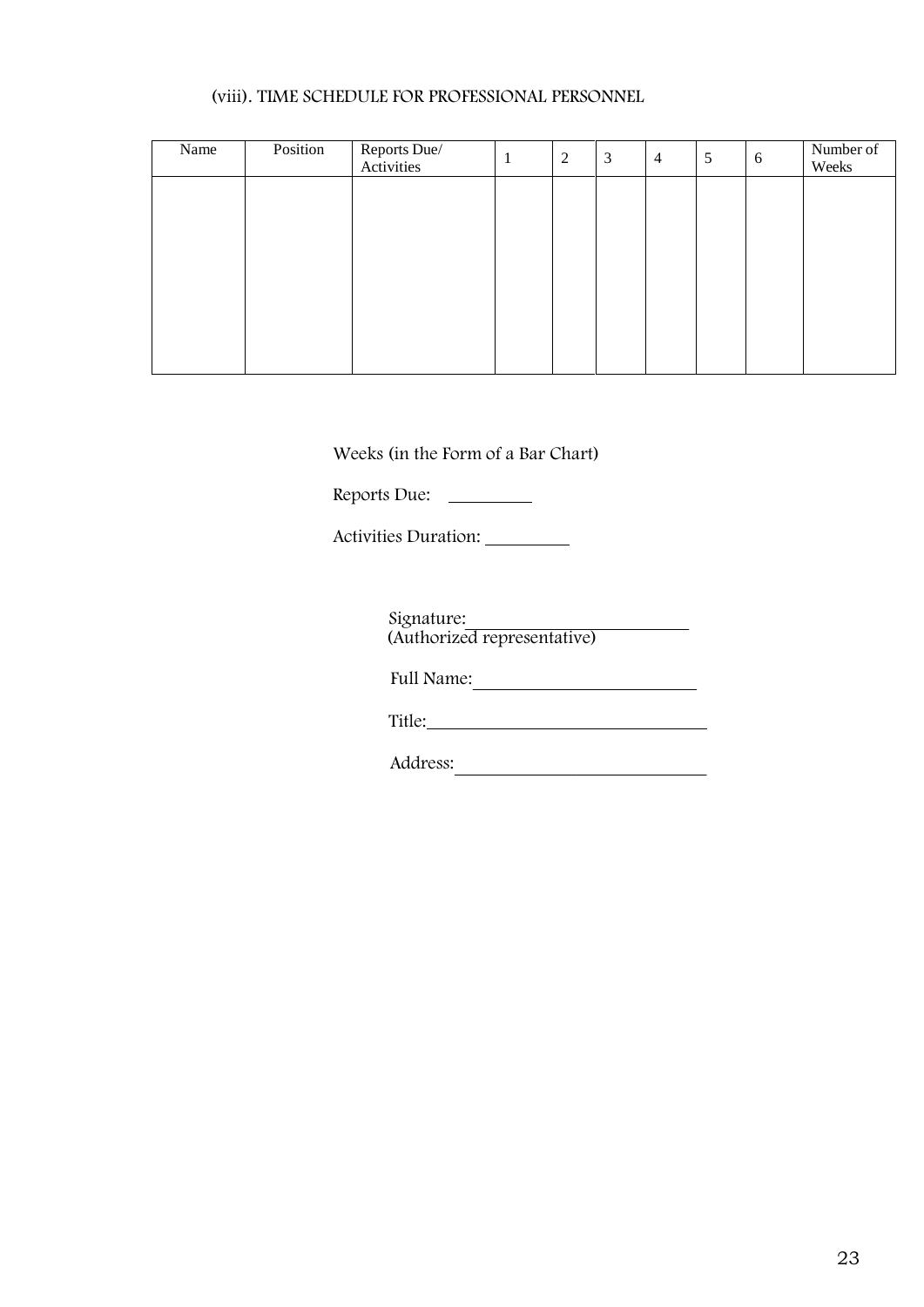## **(ix). ACTIVITY (WORK) SCHEDULE (a).**

## **Field Investigation and Study Items**

| $1 \cdot 2 \cdot 3 \cdot 4 = 2 \cdot 1 \cdot 2 \cdot 2 \cdot 3 \cdot 4 \cdot 5$ | W1 | W <sub>2</sub> | W <sub>3</sub> | "<br>W <sub>4</sub> | W <sub>5</sub> | W <sub>6</sub> |
|---------------------------------------------------------------------------------|----|----------------|----------------|---------------------|----------------|----------------|
| Activity<br>(Work)                                                              |    |                |                |                     |                |                |
|                                                                                 |    |                |                |                     |                |                |
|                                                                                 |    |                |                |                     |                |                |
|                                                                                 |    |                |                |                     |                |                |
|                                                                                 |    |                |                |                     |                |                |

## *[W1, W2, W3, W4, are Weeks from the start to end of the assignment)*

## **(b). Completion and Submission of Reports**

| Reports              | Date |
|----------------------|------|
| Inception Report     |      |
| Preliminary reports. |      |
| Draft Report         |      |
| Final Report         |      |
| Progress Reports     |      |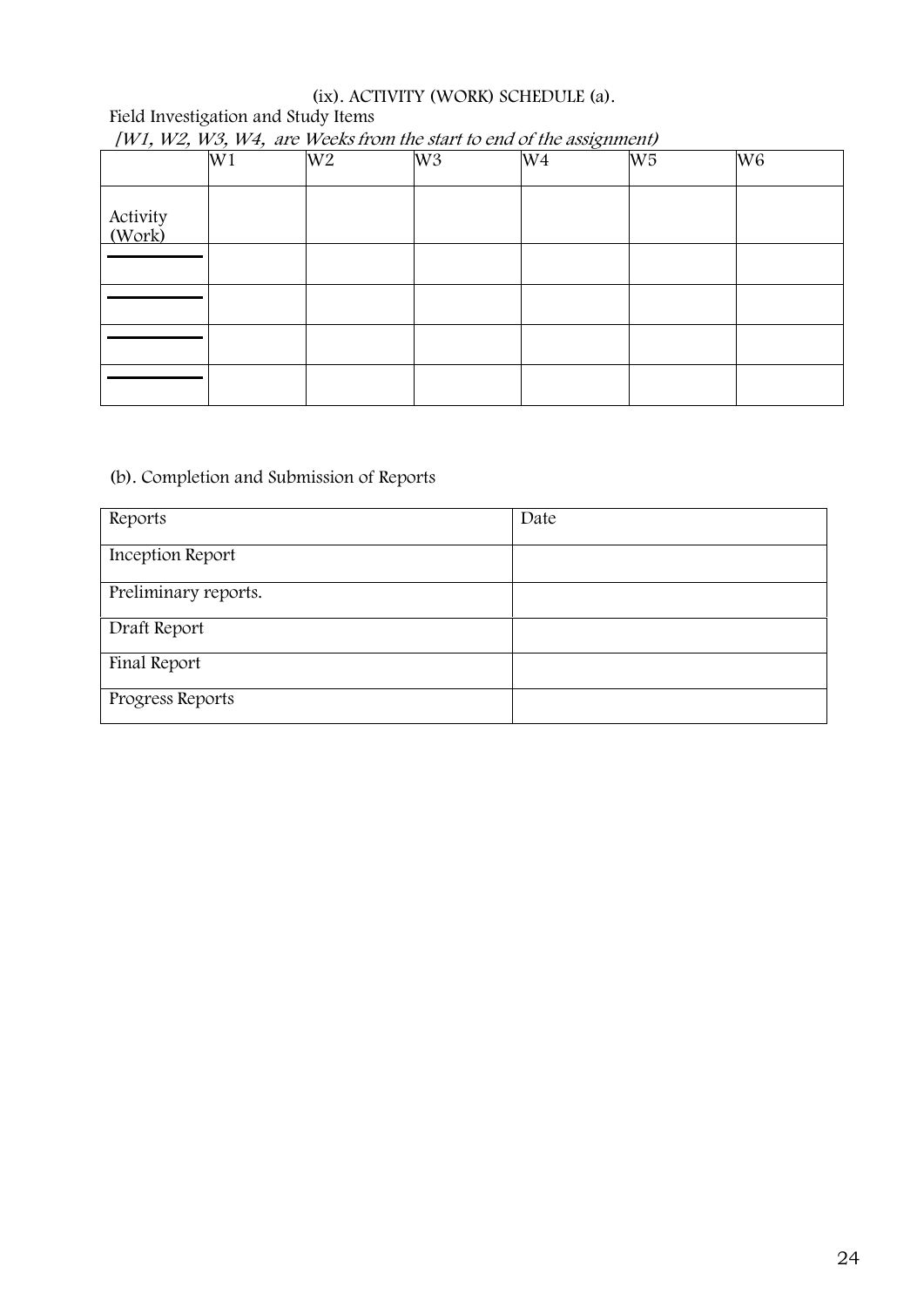## **SECTION V- FINANCIAL PROPOSAL (FP)**

#### **Notes on the Preparation Financial Proposal**

The financial proposal shall be prepared and submitted by the consultants. It shall contain the following.

- (a) Submission letter indicating total fees<br>(b) Summary of costs
- (b) Summary of costs<br>(c) Breakdown of fees
- Breakdown of fees per activity
- (d) Breakdown of reimbursable costs/expenses per activity<br>(e) Miscellaneous expenses
- Miscellaneous expenses

*(to be prepared by the consultant as appropriate)*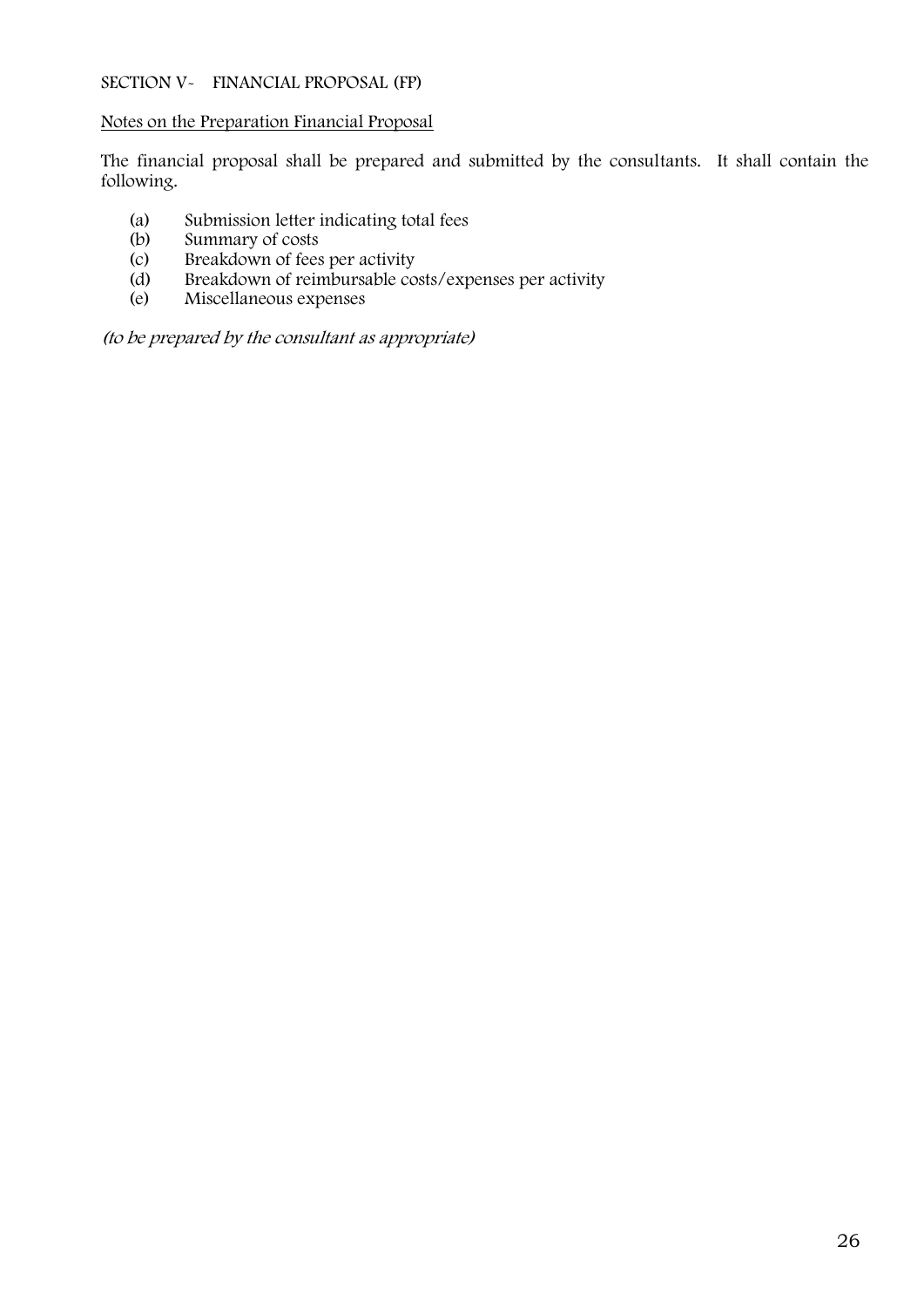## **(i) FINANCIAL PROPOSAL SUBMISSION FORMS**

**FORM OF BID**

*[ Date]*

To:

*[Name and address of Client]*

Ladies/Gentlemen:

We, the undersigned, offer to provide the consulting services for

**PROVISION OF CONSULTANCY SERVICES FOR PUBLIC RELATIONS, TENDER NO. KURA/RMLF/HQ/175/2018-19** in accordance with your Request for Proposal dated ( ) *[Date]* and our Proposal. Our attached Financial Proposal is for the sum  $\circ$  f ( $\qquad \qquad$ )

 $($ 

*[Amount in words and figures]* inclusive of the taxes.

We understand you are not bound to accept any Proposal you receive.

Yours sincerely,

*[Authorized Signature]*

*[Name and Title of Signatory]:*

*[Name of Firm]*

*[Address]*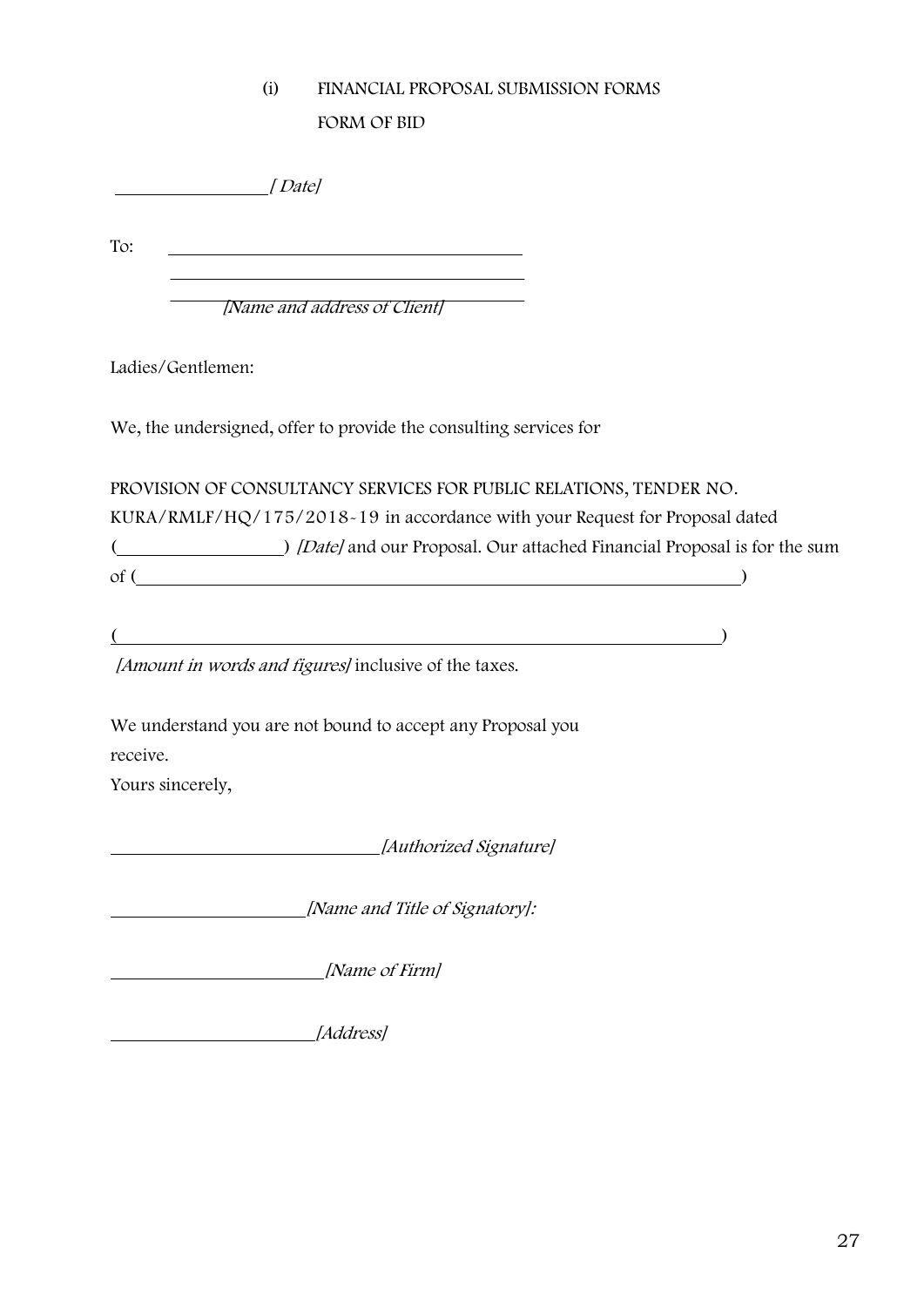**(ii) SUMMARY OF COSTS**

| Costs                                 | Kshs. Amount(s) |
|---------------------------------------|-----------------|
| 1. Communication strategy             |                 |
| 2. Communication Audit                |                 |
| 3. Corporate identity manual/strategy |                 |
| 4. Photography/graphics               |                 |
|                                       |                 |
| Subtotal                              |                 |
|                                       |                 |
| Add 10% Contingency                   |                 |
|                                       |                 |

#### Total Amount of Financial Proposal **(iii) BREAKDOWN OF PRICE PER ACTIVITY**

|                                                                                                                                                                  | Description: |
|------------------------------------------------------------------------------------------------------------------------------------------------------------------|--------------|
| Price Component                                                                                                                                                  | Amount(s)    |
| 1. Communication strategy<br>2. Communication Audit<br>3. Corporate identity manual/strategy<br>4. Photography/graphics<br>5. Miscellaneous<br>Expenses Subtotal |              |
|                                                                                                                                                                  |              |

## **(iv) BREAKDOWN OF REMUNERATION PER ACTIVITY**

| Activity No--<br><b>Activity Name--</b><br>--------------------<br> |              |                                                                 |        |  |
|---------------------------------------------------------------------|--------------|-----------------------------------------------------------------|--------|--|
|                                                                     | <b>Names</b> | Input(Staff days, remuneration or hours<br>rate as appropriate) | Amount |  |
| Key Staff (Insert proposed position)                                |              |                                                                 |        |  |
| 1.                                                                  |              |                                                                 |        |  |
| 2.                                                                  |              |                                                                 |        |  |
| 3.                                                                  |              |                                                                 |        |  |
| 4.                                                                  |              |                                                                 |        |  |
| <b>Grand Total</b>                                                  |              |                                                                 |        |  |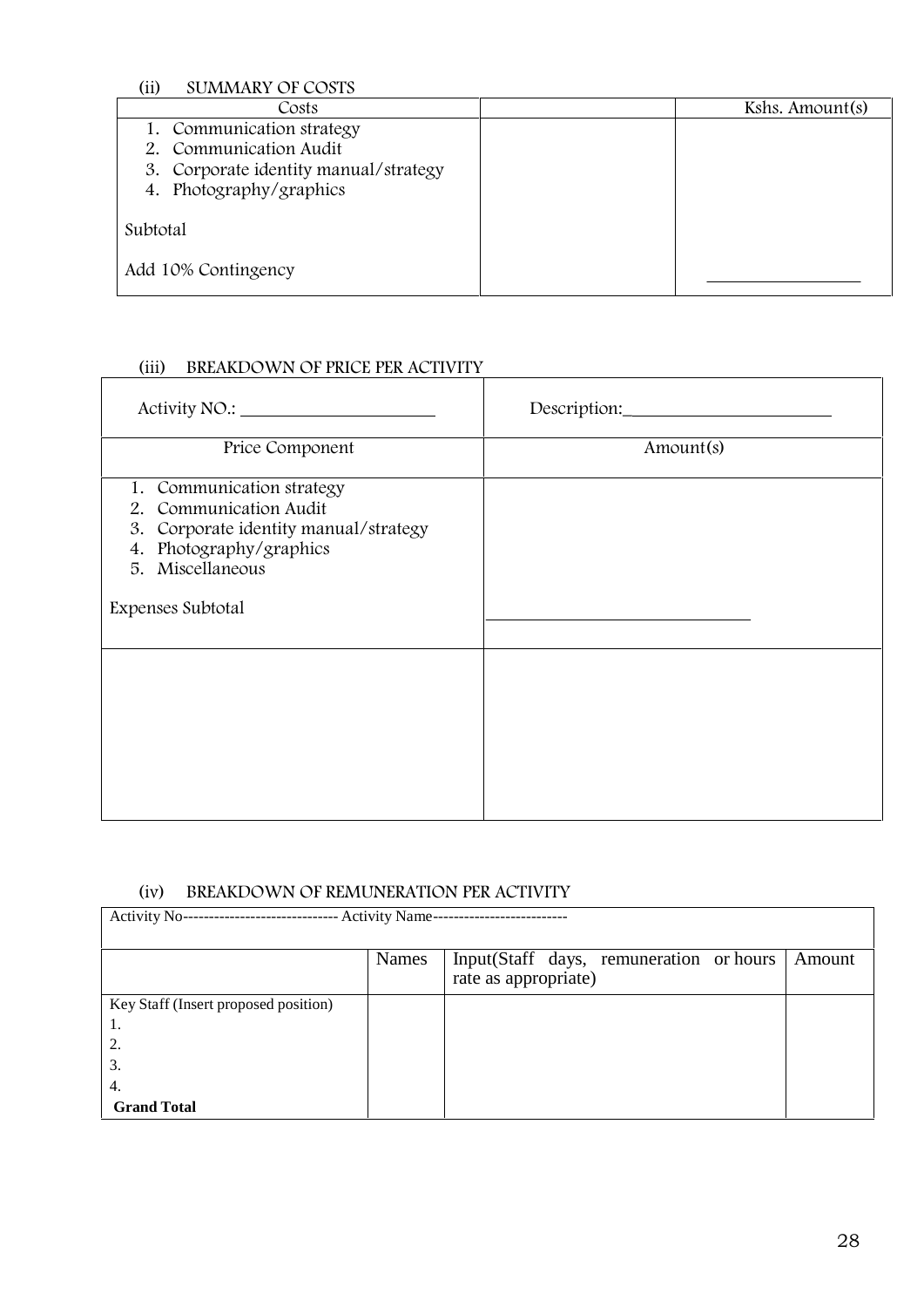## **SECTION VI - STANDARD CONTRACT FORM**

#### **1. STANDARD CONTRACT FORM**

**CONSULTANT FIRMS (lump-sum payments)**

This Agreement, [hereinafter called "the Contract") is entered into this \_\_\_\_\_\_\_\_ [insert] starting date of assignment], by and between.

[insert Client's name] of [or whose registered office is situated at [insert Client's address] (hereinafter called "the Client") of the one part AND

[insert Consultant's name] of [or whose registered office is situated at] [insert Consultants address ] (hereinafter called "the Consultant") of the other part.

WHEREAS the Client wishes to have the Consultant perform the services [hereinafter referred to as "the Services", and

WHEREAS the Consultant is willing to perform the said Services,

NOW THEREFORE THE PARTIES hereby agree as follows:-

| -1. | Services | (1) | The Consultant shall perform the Services         |
|-----|----------|-----|---------------------------------------------------|
|     |          |     | specified in Appendix A, "Terms of Reference and  |
|     |          |     | Scope of Service, "which is made an integral part |
|     |          |     | Of this Contract.                                 |

- (ii) The Consultant shall provide the personnel listed Appendix B, "Consultant's Personnel," to perform the Services.
- (iii) The Consultant shall submit to the Client the reports in the form and within the time periods specified in Appendix C, " Consultant's Reporting Obligations."

*(Appendices A, B, and C to be prepared as appropriate)*

- 2. **Term** The Consultant shall perform the Services during the period commencing on **insert starting date**] and through to *insert completion date*, or any other period(s) as may be subsequently agreed by the parties in writing.
- 3. **Payment** A. Ceiling

**Issued by the Kenya Urban Roads Authority: JUNE, 2019**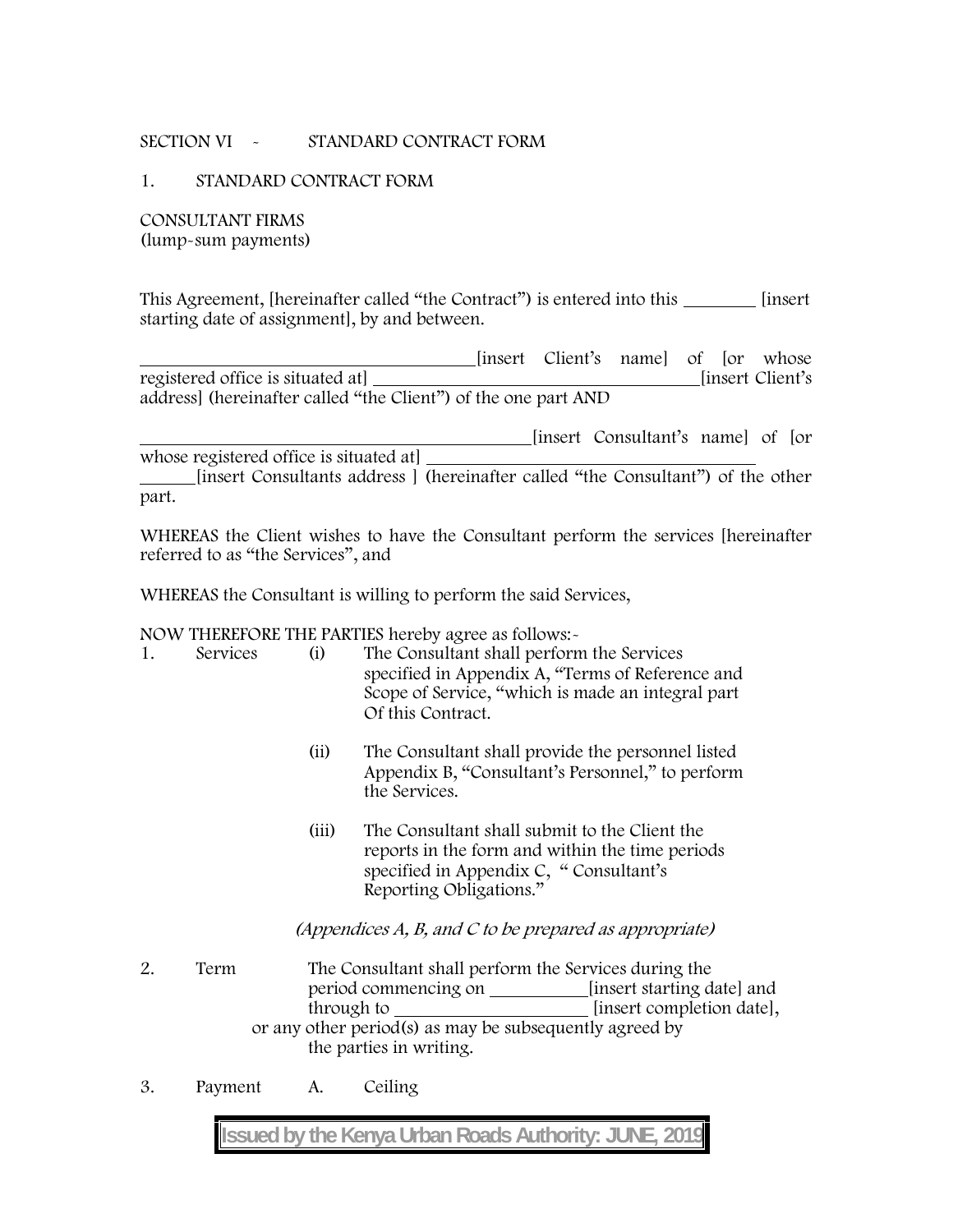|    |                                                               | For Services rendered pursuant to Appendix A, the<br>Client shall pay the Consultant an amount not to<br>Exceed <i>insert amount</i> ]. This amount<br>has been established based on the understanding<br>that it includes all the Consultant's costs and<br>profits as well as any tax obligation that may be<br>imposed on the Consultant.                                                                                                                                                                                                         |
|----|---------------------------------------------------------------|------------------------------------------------------------------------------------------------------------------------------------------------------------------------------------------------------------------------------------------------------------------------------------------------------------------------------------------------------------------------------------------------------------------------------------------------------------------------------------------------------------------------------------------------------|
|    | <b>B.</b>                                                     | Schedule of Payments<br>The schedule of payments is specified below<br>(Modify in order to reflect the output required<br>as described in Appendix C.)                                                                                                                                                                                                                                                                                                                                                                                               |
|    |                                                               | Draft report, acceptable to the Client; and                                                                                                                                                                                                                                                                                                                                                                                                                                                                                                          |
|    |                                                               | Kshs. _________________ upon the Client's receipt of the<br>Final report, acceptable to the Client.                                                                                                                                                                                                                                                                                                                                                                                                                                                  |
|    |                                                               | Kshs. Total                                                                                                                                                                                                                                                                                                                                                                                                                                                                                                                                          |
|    | C.                                                            | Payment Conditions<br>Payment shall be made in Kenya Shillings unless<br>otherwise specified not later than thirty (30) days<br>following submission by the Consultant of<br>invoices in duplicate to the Coordinator designated<br>in Clause 4 here below. If the Client has delayed<br>payments beyond thirty (30) days after the due<br>date hereof, simple interest shall be paid to the<br>Consultant for each day of delay at a rate three<br>Percentage points above the prevailing Central<br>Bank of Kenya's average rate for base lending. |
| 4. | Project<br>A.<br>Administration                               | Coordinator<br>The Client designates<br>[insert name] as Client's Coordinator; the<br>Coordinator will be responsible for the<br>Coordination of activities under this Contract,<br>for acceptance and approval of the reports and of<br>other deliverables, by the Client and for receiving<br>and approving invoices for payment.                                                                                                                                                                                                                  |
|    | <b>B.</b>                                                     | Reports<br>The reports listed in Appendix C, "Consultant's<br>Reporting Obligations," shall be submitted in the<br>Course of the assignment and will constitute the<br>basis for the payments to be made under paragraph<br>3.                                                                                                                                                                                                                                                                                                                       |
| 5  | Performance The Consultant undertakes to perform the Services |                                                                                                                                                                                                                                                                                                                                                                                                                                                                                                                                                      |

**Issued by the Kenya Urban Roads Authority: JUNE, 2019**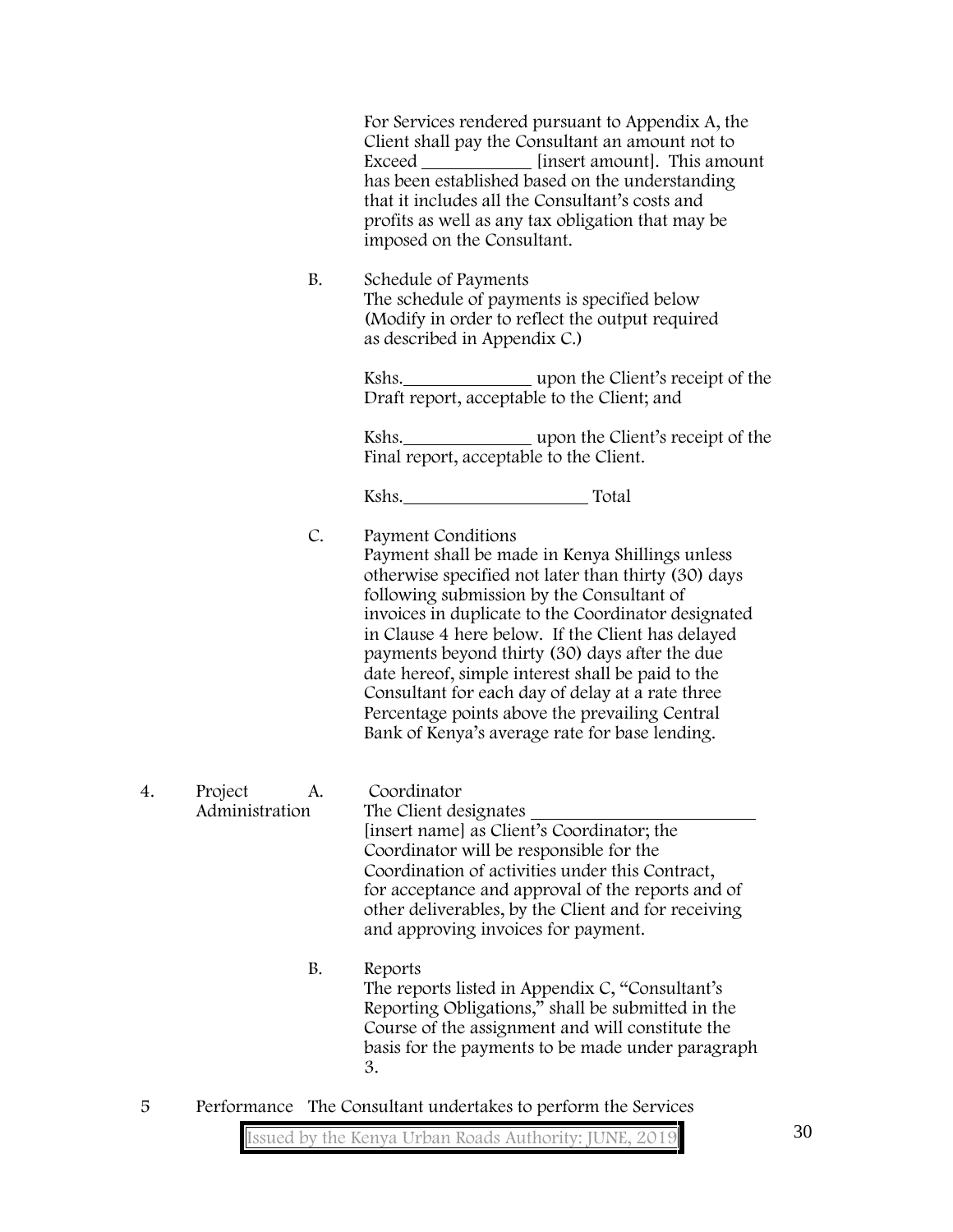|     | Standards                                                                                                                                                      | with the highest standards of professional and<br>ethical competence and integrity. The Consultant<br>shall promptly replace any employees assigned<br>under this Contract that the Client considers<br>unsatisfactory.                                                                                                                                                                                                                                      |
|-----|----------------------------------------------------------------------------------------------------------------------------------------------------------------|--------------------------------------------------------------------------------------------------------------------------------------------------------------------------------------------------------------------------------------------------------------------------------------------------------------------------------------------------------------------------------------------------------------------------------------------------------------|
| 6.  | Confidentiality                                                                                                                                                | The Consultant shall not, during the term of this<br>Contract and within two years after its expiration<br>Disclose any proprietary or confidential<br>Information relating to the Services, this Contract<br>Or the Client's business or operations without the<br>Prior written consent of the Client.                                                                                                                                                     |
| 7.  | Material                                                                                                                                                       | Ownership of Any studies, reports or other material, graphic,<br>software or otherwise prepared by the Consultant<br>for the Client under the Contract shall belong to<br>and remain the property of the Client. The<br>Consultant may retain a copy of such documents<br>and software.                                                                                                                                                                      |
| 8.  | Consultant Not<br>in certain<br>Activities                                                                                                                     | The Consultant agrees that during the term of this<br>to be Engaged Contract and after its termination the Consultant<br>and any entity affiliated with the Consultant shall<br>be disqualified from providing goods, works or<br>services (other than the Services and any<br>continuation thereof) for any project resulting<br>from or closely related to the Services.                                                                                   |
| 9.  | Insurance                                                                                                                                                      | The Consultant will be responsible for taking out<br>any appropriate insurance coverage.                                                                                                                                                                                                                                                                                                                                                                     |
| 10. | Assignment                                                                                                                                                     | The Consultant shall not assign this Contract or<br>sub-contract any portion of it without the Client's<br>prior written consent.                                                                                                                                                                                                                                                                                                                            |
| 11. | Law Governing<br>The Contract shall be governed by the laws of<br>Contract and Kenya and the language of the Contract shall be<br>English language<br>Language |                                                                                                                                                                                                                                                                                                                                                                                                                                                              |
| 12. | Dispute<br>Resolution                                                                                                                                          | Any dispute arising out of the Contract which<br>cannot be amicably settled between the parties<br>shall be referred by either party to the arbitration<br>and final decision of a person to be agreed<br>between the parties. Failing agreement to concur<br>in the appointment of an Arbitrator, the Arbitrator<br>shall be appointed by the chairman of the<br>Chartered Institute of Arbitrators, Kenya branch,<br>On the request of the applying party. |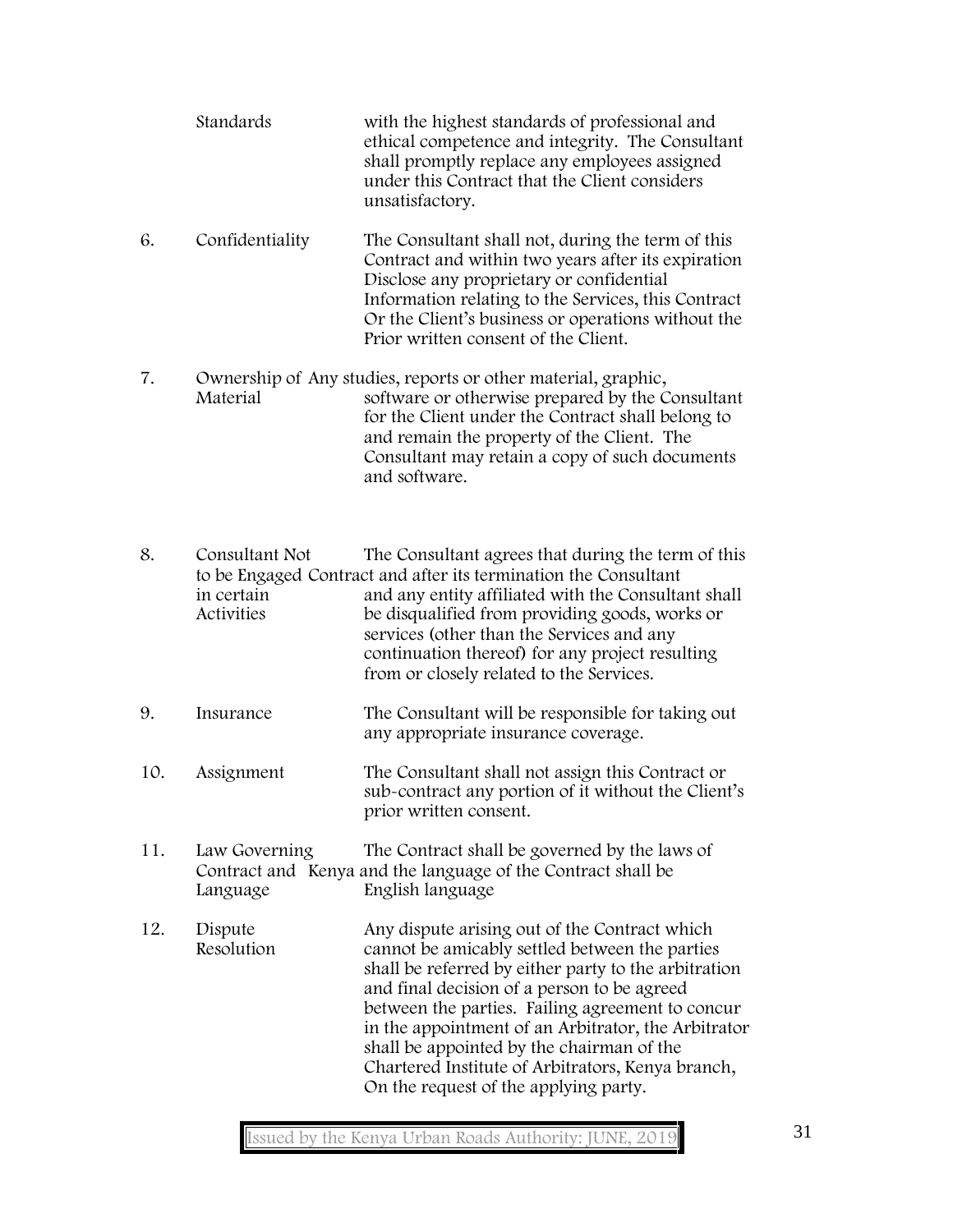| For the Client                                                                                                                | For the Consultant                                                                                                             |
|-------------------------------------------------------------------------------------------------------------------------------|--------------------------------------------------------------------------------------------------------------------------------|
|                                                                                                                               | Full name                                                                                                                      |
| Title<br><u> 2000 - Jan Samuel Barbara, politik eta politik eta politik eta politik eta politik eta politik eta politik e</u> | Title<br><u> 1989 - Johann Harry Harry Harry Harry Harry Harry Harry Harry Harry Harry Harry Harry Harry Harry Harry Harry</u> |
| Signature                                                                                                                     | Signature                                                                                                                      |
| Date                                                                                                                          | Date<br><u> 1980 - Jan Samuel Barbara, martin di</u>                                                                           |